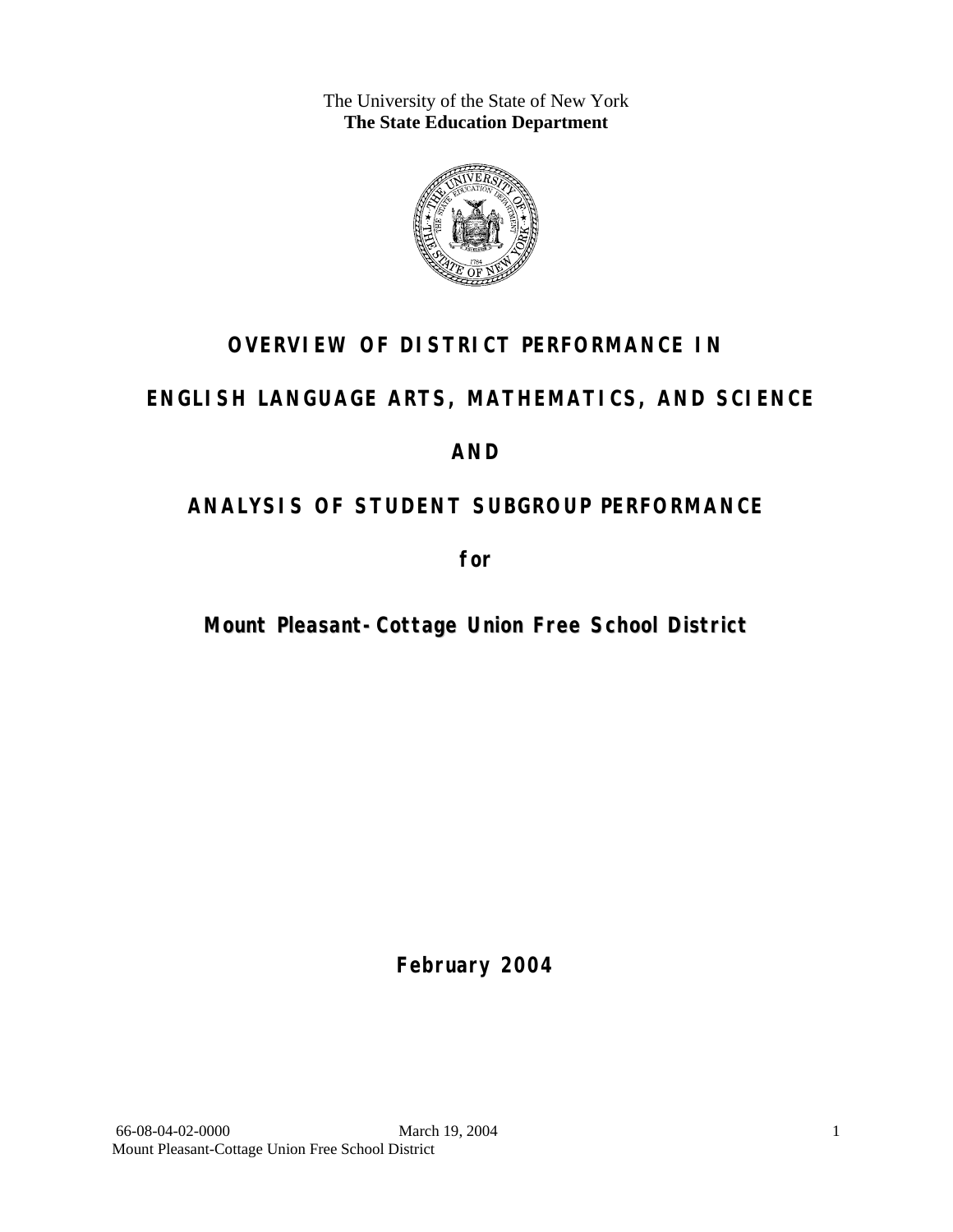### **THE UNIVERSITY OF THE STATE OF NEW YORK**

### **Regents of The University**

| Tonawanda             |
|-----------------------|
| <b>Hollis</b>         |
| Staten Island         |
| New Rochelle          |
| Peru                  |
| Huntington            |
| <b>North Syracuse</b> |
| New York              |
| <b>Belle Harbor</b>   |
| <b>Buffalo</b>        |
| Hartsdale             |
| Albany                |
| <b>Bronx</b>          |
| New York              |
| <b>Binghamton</b>     |
| Rochester             |

#### **President of The University and Commissioner of Education**

RICHARD P. MILLS

**Deputy Commissioner for Elementary, Middle, Secondary and Continuing Education**  JAMES A. KADAMUS

### **Coordinator, School Operations and Management Services**

CHARLES SZUBERLA

#### **Coordinator, Information and Reporting Services**

MARTHA P. MUSSER

The State Education Department does not discriminate on the basis of age, color, religion, creed, disability, marital status, veteran status, national origin, race, gender, genetic predisposition or carrier status, or sexual orientation in its educational programs, services and activities. Portions of this publication can be made available in a variety of formats, including braille, large print or audio tape, upon request. Inquiries concerning this policy of nondiscrimination should be directed to the Department's Office for Diversity, Ethics, and Access, Room 530, Education Building, Albany, NY 12234. **Requests for additional copies of this publication may be made by contacting the Publications Sales Desk, Room 309, Education Building, Albany, NY 12234.** 

Please address all correspondence about this report that is not related to data corrections to:

*School Report Card Coordinator Information and Reporting Services Team New York State Education Department Room 863 EBA 89 Washington Avenue Albany, NY 12234*  E-mail: *RPTCARD@mail.nysed.gov*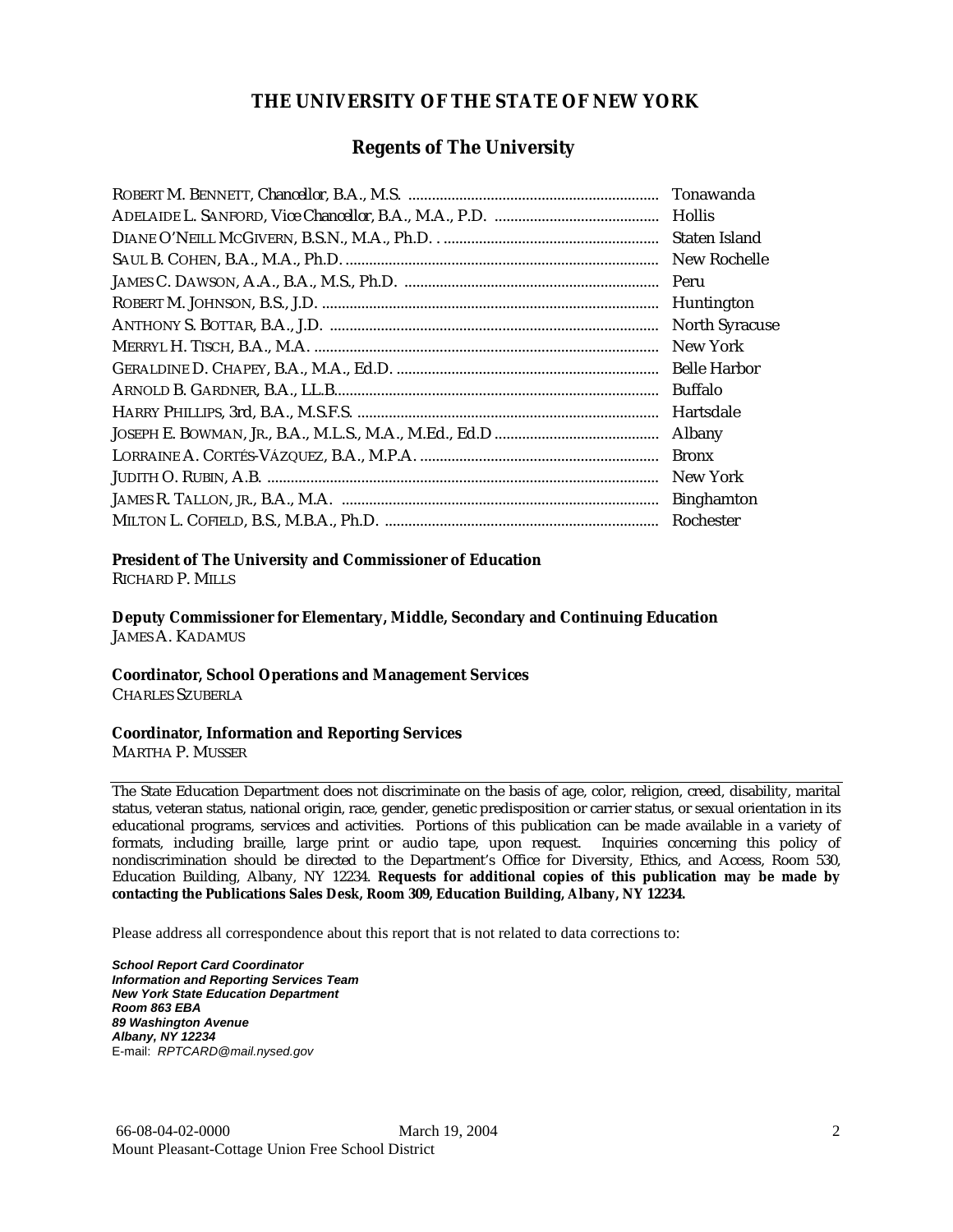The *New York State District Report Card* is an important part of the Board of Regents effort to raise learning standards for all students. It provides information to the public on student performance and other measures of district performance. Knowledge gained from the district report card on a district's strengths and weaknesses can be used to improve instruction and services to students.

The *New York State District Report Card* consists of three parts: the *Overview of District Performance in English Language Arts, Mathematics, and Science and Analysis of Student Subgroup Performance,* the *Comprehensive Information Report,* and the *District Accountability Report*. The *Overview and Analysis* presents performance data on measures required by the federal No Child Left Behind Act: English, mathematics, science, and graduation rate. Performance data on other State assessments can be found in the *Comprehensive Information Report*. The *District Accountability Report* provides information as to whether a district is making adequate progress toward enabling all students to achieve proficiency in English and mathematics.

State assessments are designed to help ensure that all students reach high learning standards. They show whether students are getting the foundation knowledge they need to succeed at the elementary, middle, and commencement levels and beyond. The State requires that students who are not making appropriate progress toward the standards receive academic intervention services.

In the *Overview*, performance on the elementary- and middle-level assessments in English language arts and mathematics and on the middle-level science test is reported in terms of mean scores and the percentage of students scoring at each of the four levels. These levels indicate performance on the standards from seriously deficient to advanced proficiency. Performance on the elementary-level science test is reported in terms of mean scores and the percentage of students making appropriate progress. Regents examination scores are reported in four score ranges. Scores of 65 to 100 are passing; scores of 55 to 64 earn credit toward a local diploma (with the approval of the local board of education). Though each elementary- and middle-level assessment is administered to students in a specific grade, secondary-level assessments are taken by students when they complete the coursework for the core curriculum. Therefore, the performance of students at the secondary level is measured for a student cohort rather than a group of students at a particular grade level. Students are grouped in cohorts according to the year in which they first entered grade 9.

The assessment data in the *Overview and Analysis* are for all tested students in the district, including general-education students and students with disabilities. In the *Overview*, each district's performance is compared with that of all public schools statewide. In the *Analysis*, performance is disaggregated by race/ethnicity, disability status, gender, LEP status, income level, and migrant status.

Explanations of terms referred to or symbols used in this part of the district report card may be found in the glossary on the last page. Further information on the district report card may be found in the guide, *Understanding Your School Report Card: February 2004*, available on the Information and Reporting Services Web site at www.emsc.nysed.gov/irts.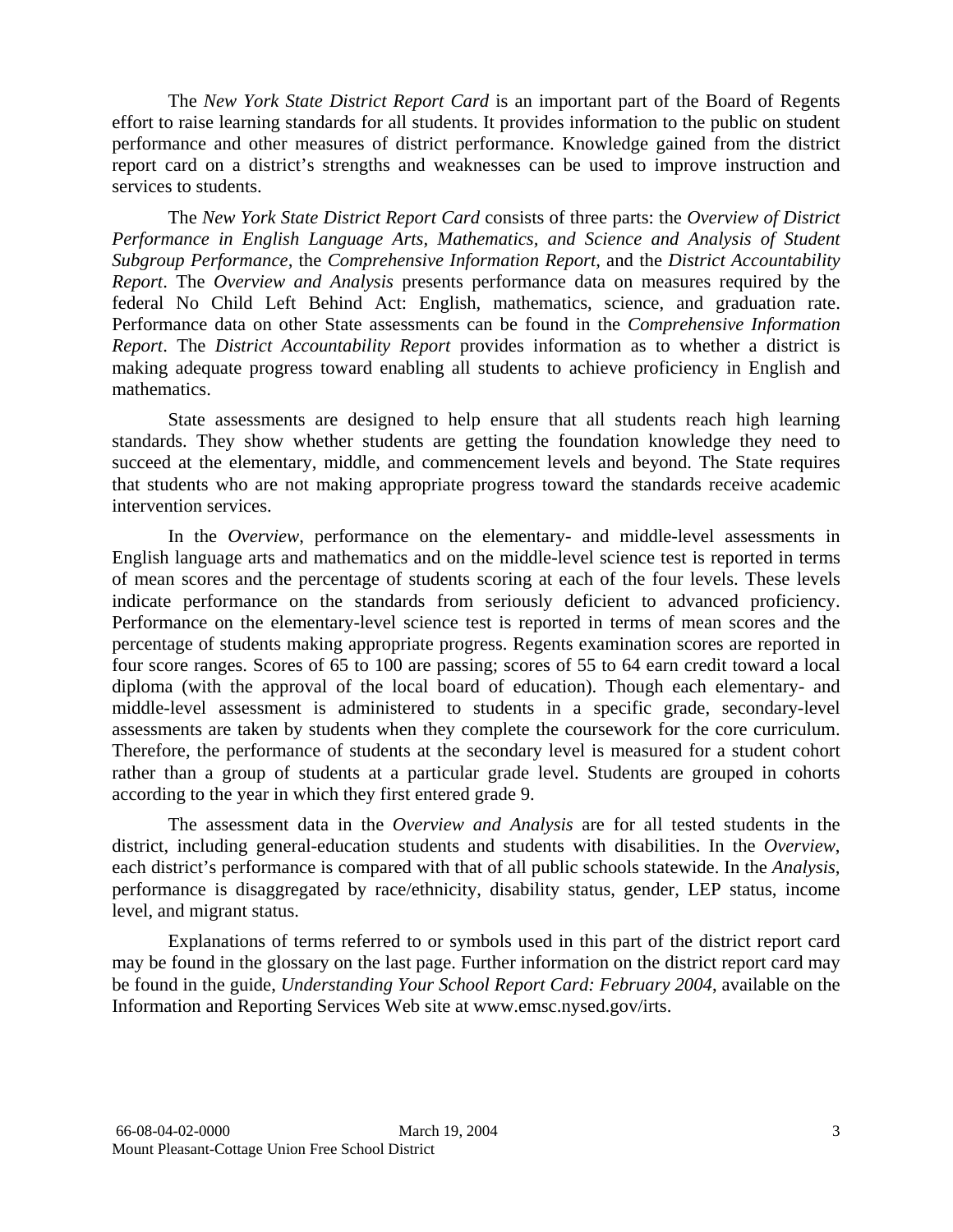# **Overview of District Performance in English Language Arts, Mathematics, and Science**

### **District Profile**

| Superintendent:<br>Norman Freimark |             | Phone: | (914)769-0456             |
|------------------------------------|-------------|--------|---------------------------|
| ∣ Organization                     | Grade Range |        | <b>Student Enrollment</b> |
| $2002 - 03$                        | <b>NA</b>   |        | 318                       |

| 2001–02 District-wide Total Expenditure per Pupil      | \$16,439 |
|--------------------------------------------------------|----------|
| 2001-02 NYS Public Schools Total Expenditure per Pupil | \$12,265 |

### **2002–03 Percentage of Core Classes Taught by Highly Qualified Teachers\***

| <b>Number of Core</b><br><b>Classes</b> | <b>Percent Taught</b><br>by Highly<br>Qualified<br><b>Teachers</b> |
|-----------------------------------------|--------------------------------------------------------------------|
| 378                                     | 92%                                                                |
| . .<br>$\overline{\phantom{a}}$         |                                                                    |

\*For the 2002-03 school year, SED is reporting that teachers of core classes are highly qualified if they are certified to teach those classes. However, No Child Left Behind (NCLB) imposes requirements beyond certification for some teachers to be considered highly qualified. In future years, when New York State uses the NCLB criteria for reporting, certified teachers must fulfill all NCLB requirements to be counted as highly qualified.

### **2002–03 Percentage of Teachers with No Valid Teaching Certificate\***

| Number of<br><b>Teachers</b> | <b>Percent with No</b><br><b>Valid Teaching</b><br><b>Certificate</b> |
|------------------------------|-----------------------------------------------------------------------|
| 56                           | 2%                                                                    |

\*This count includes teachers with temporary licenses who do not have a valid permanent, provisional, or transitional teaching certificate.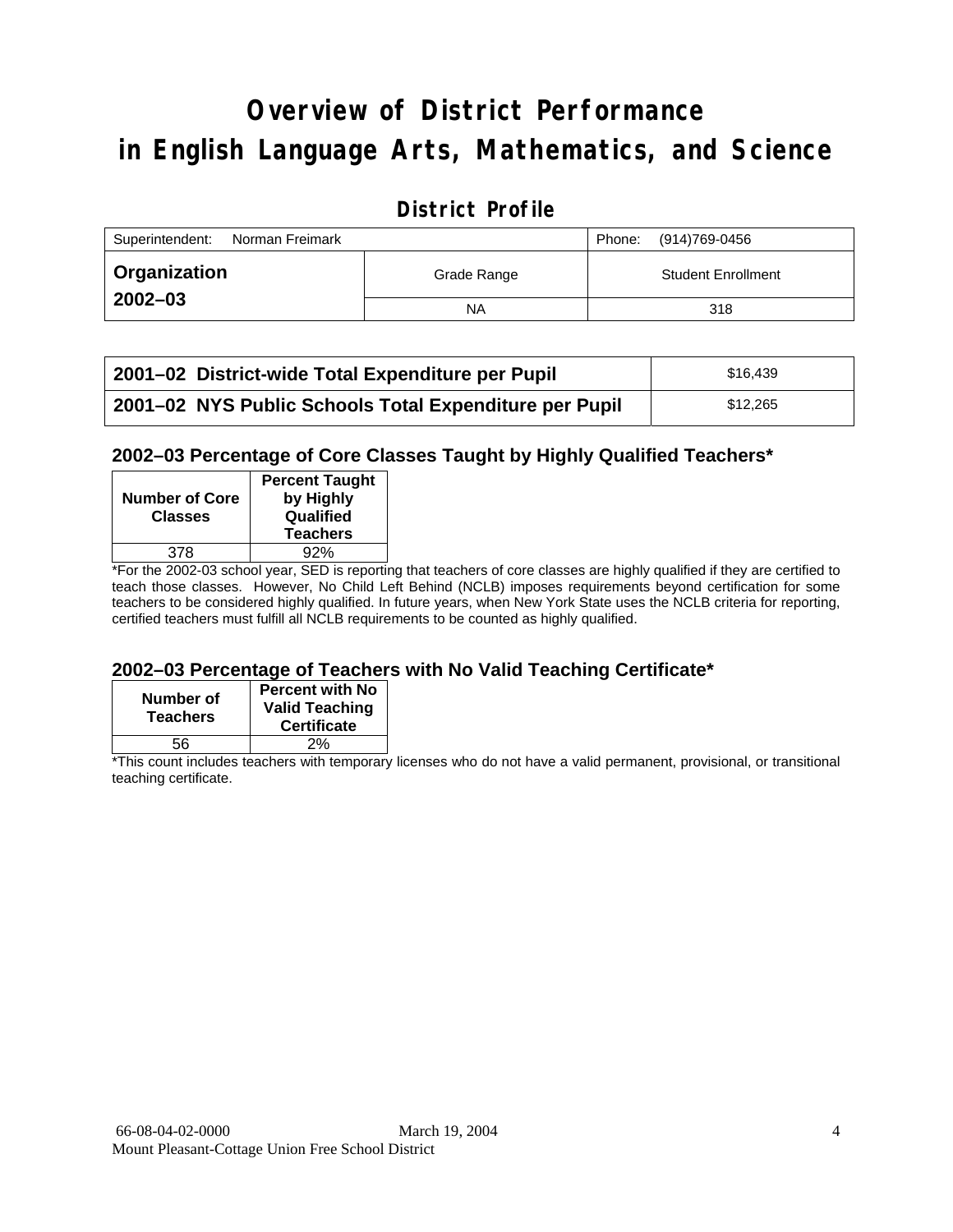English Language Arts



| <b>Counts of Students Tested</b>                |                    |                    |                    |                    |              |                   |
|-------------------------------------------------|--------------------|--------------------|--------------------|--------------------|--------------|-------------------|
| <b>Performance at I</b><br><b>This District</b> | Level 1<br>455-602 | Level 2<br>603-644 | Level 3<br>645-691 | Level 4<br>692-800 | <b>Total</b> | <b>Mean Score</b> |
| Jan-Feb 2001                                    |                    |                    |                    |                    |              | 607               |
| Jan-Feb 2002                                    | 14                 |                    |                    |                    | 25           | 592               |
| Feb 2003                                        |                    |                    |                    |                    |              | 534               |

|         | Elementary-Level English Language Arts Levels - Listening, Reading, and Writing Standards                     |  |  |  |  |  |
|---------|---------------------------------------------------------------------------------------------------------------|--|--|--|--|--|
| Level 4 | These students <b>exceed the standards</b> and are moving toward high performance on the Regents examination. |  |  |  |  |  |
| Level 3 | These students meet the standards and, with continued steady growth, should pass the Regents examination.     |  |  |  |  |  |
| Level 2 | These students need extra help to meet the standards and pass the Regents examination.                        |  |  |  |  |  |
| Level 1 | These students have serious academic deficiencies.                                                            |  |  |  |  |  |

**Performance of Limited English Proficient Students Taking the New York State English as a Second Language Achievement Test (NYSESLAT) as the Measure of English Language Arts Achievement**

| Grade 4 | <b>Number</b><br>Tested | Level 1 | Level 2 | Level 3 | Level 4 |
|---------|-------------------------|---------|---------|---------|---------|
| 2003    |                         |         |         |         |         |

**Performance of Students with Severe Disabilities on the New York State Alternate Assessment (NYSAA) in English** 

| <b>Elementary Level</b> | <b>Number</b><br>Tested | AA-Level 1 | AA-Level 2 | AA-Level 3 | AA-Level 4 |
|-------------------------|-------------------------|------------|------------|------------|------------|
| $2002 - 03$             |                         |            |            |            |            |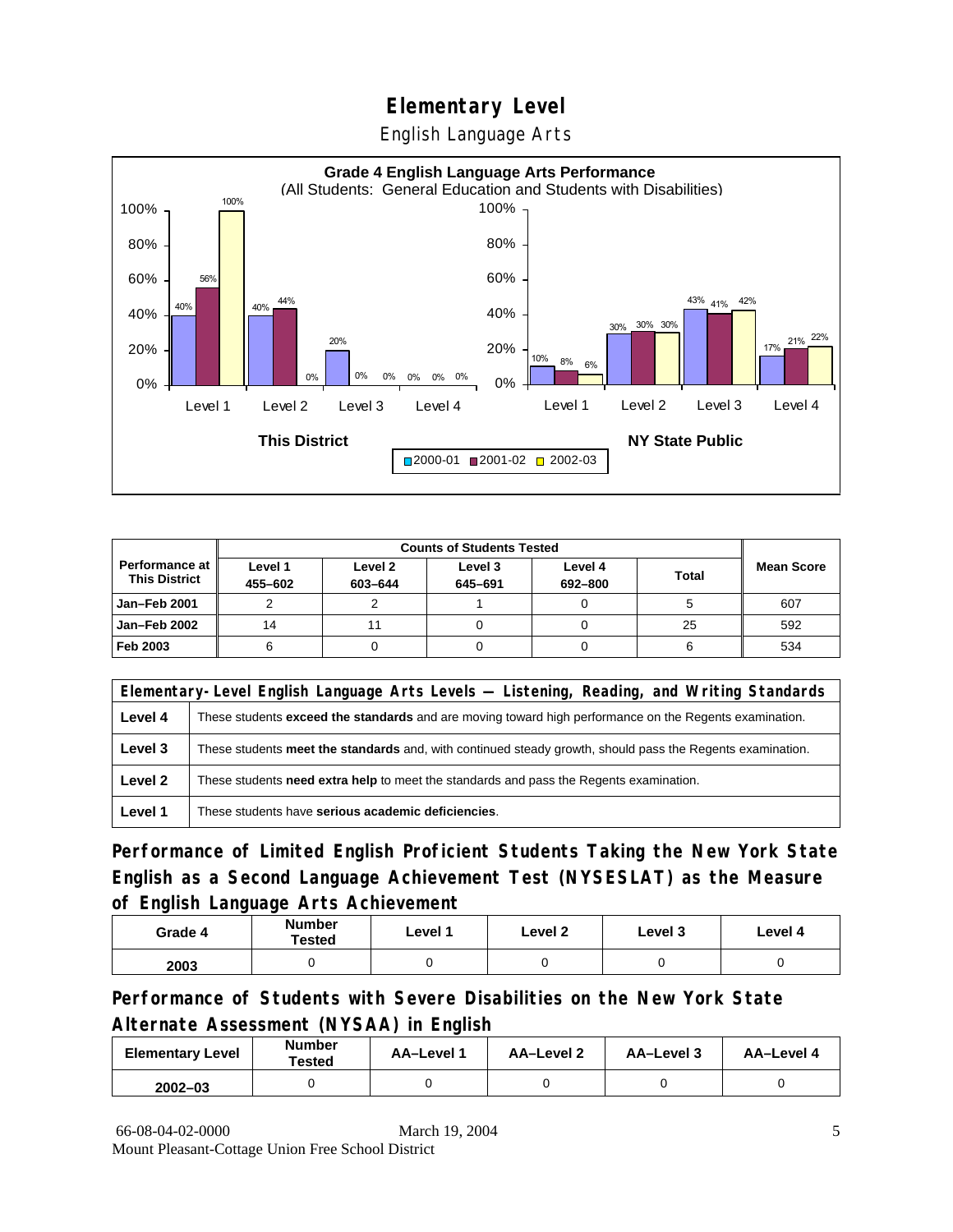### Mathematics



| <b>Counts of Students Tested</b>                |                    |                    |                    |                    |              |                   |
|-------------------------------------------------|--------------------|--------------------|--------------------|--------------------|--------------|-------------------|
| <b>Performance at I</b><br><b>This District</b> | Level 1<br>448-601 | Level 2<br>602-636 | Level 3<br>637-677 | Level 4<br>678-810 | <b>Total</b> | <b>Mean Score</b> |
| <b>May 2001</b>                                 |                    |                    |                    |                    |              | 630               |
| May 2002                                        | 21                 |                    |                    |                    | 27           | 586               |
| May 2003                                        |                    |                    |                    |                    |              | 590               |

| Elementary-Level Mathematics Levels - |                                                                                                               |  |  |  |
|---------------------------------------|---------------------------------------------------------------------------------------------------------------|--|--|--|
|                                       | Knowledge, Reasoning, and Problem-Solving Standards                                                           |  |  |  |
| Level 4                               | These students <b>exceed the standards</b> and are moving toward high performance on the Regents examination. |  |  |  |
| Level 3                               | These students meet the standards and, with continued steady growth, should pass the Regents examination.     |  |  |  |
| Level 2                               | These students need extra help to meet the standards and pass the Regents examination.                        |  |  |  |
| Level 1                               | These students have serious academic deficiencies.                                                            |  |  |  |

## **Performance of Students with Severe Disabilities on the New York State Alternate Assessment (NYSAA) in Mathematics**

| <b>Elementary Level</b> | <b>Number</b><br>Tested | AA-Level 1 | AA-Level 2 | AA-Level 3 | AA-Level 4 |
|-------------------------|-------------------------|------------|------------|------------|------------|
| $2002 - 03$             |                         |            |            |            |            |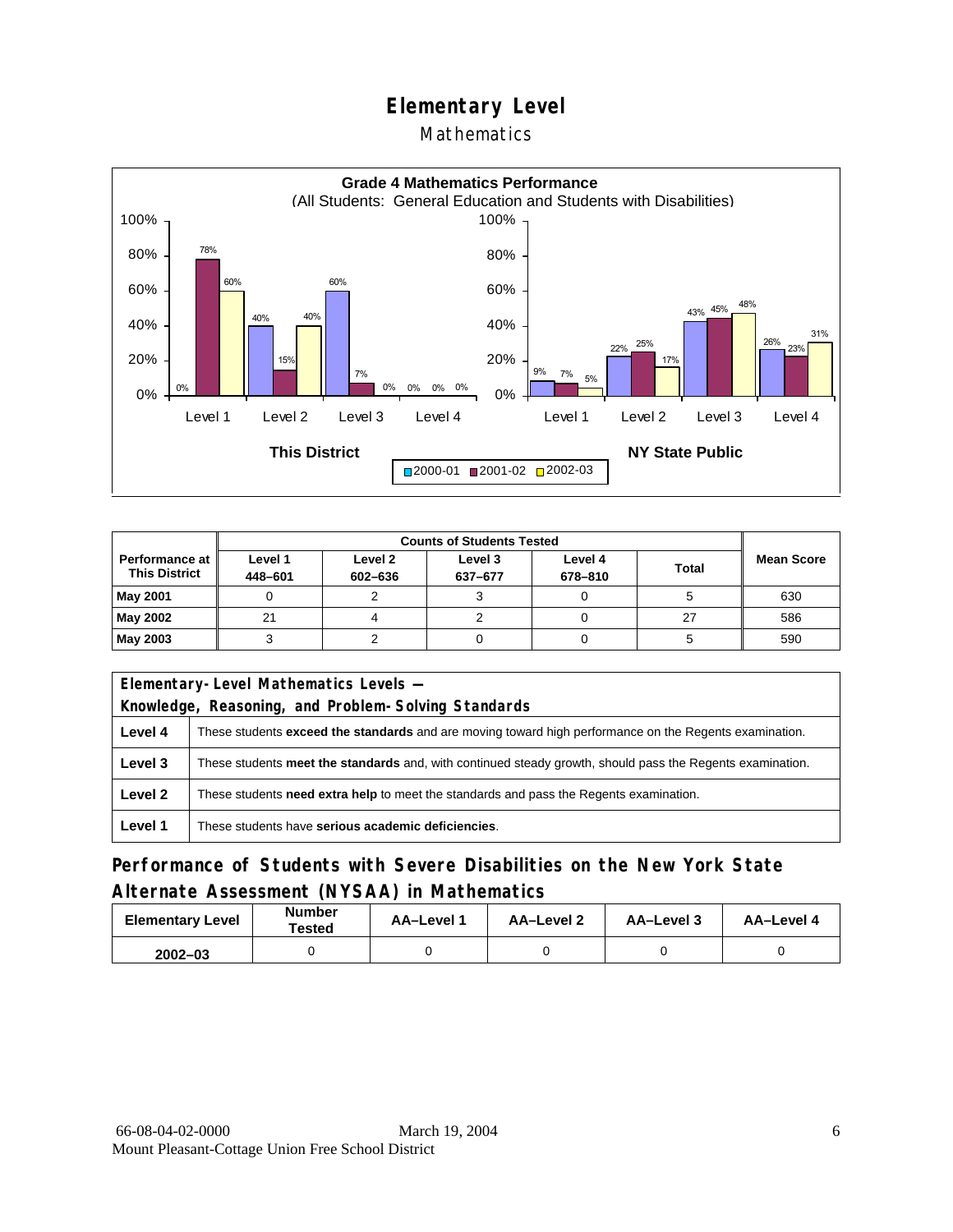Science Multiple-Choice



**All Students** 

|          |    | Number Tested   Number Above SDL   Mean Score |    |
|----------|----|-----------------------------------------------|----|
| May 2001 |    |                                               |    |
| May 2002 | 25 |                                               | 23 |
| May 2003 |    |                                               | つつ |

| Grade 4 Science - Knowledge, Reasoning, and Problem-Solving Standards |                                                                                                                                                                                                                                          |  |  |  |  |
|-----------------------------------------------------------------------|------------------------------------------------------------------------------------------------------------------------------------------------------------------------------------------------------------------------------------------|--|--|--|--|
| <b>Multiple-Choice</b><br><b>Test Component</b>                       | This component contains 45 multiple-choice questions based upon the New York State Elementary<br>Science Syllabus and referenced to the New York State Learning Standards for Mathematics, Science<br>and Technology (Elementary Level). |  |  |  |  |
| <b>State Designated</b><br>Level (SDL)                                | Students who correctly answer fewer than 30 of the 45 questions of the multiple-choice test component<br>must receive academic intervention services in the following term of instruction.                                               |  |  |  |  |
| <b>Mean Scores</b>                                                    | For the multiple-choice test component, the mean score is the average number of correct answers for<br>students tested. If all tested students answered all questions correctly, this score would be 45.                                 |  |  |  |  |

# **Elementary Level**

#### Science Performance Test

The elementary-level science test is composed of two sections, the multiple-choice section (described above) and the performance test. The performance test is not used to determine the need for academic intervention services or for accountability purposes because not all students are administered the same three tasks.

| <b>All Students</b>                       |    |    |  |  |  |  |  |
|-------------------------------------------|----|----|--|--|--|--|--|
| <b>Number Tested</b><br><b>Mean Score</b> |    |    |  |  |  |  |  |
| May 2001                                  |    |    |  |  |  |  |  |
| May 2002                                  | 25 | 16 |  |  |  |  |  |
| May 2003<br>18                            |    |    |  |  |  |  |  |

### **Performance of Students with Severe Disabilities on the New York State Alternate Assessment (NYSAA) in Science**

| <b>Elementary Level</b> | <b>Number</b><br>Tested | <b>AA-Level 1</b> | AA-Level 2 | AA-Level 3 | AA-Level 4 |
|-------------------------|-------------------------|-------------------|------------|------------|------------|
| $2002 - 03$             |                         |                   |            |            |            |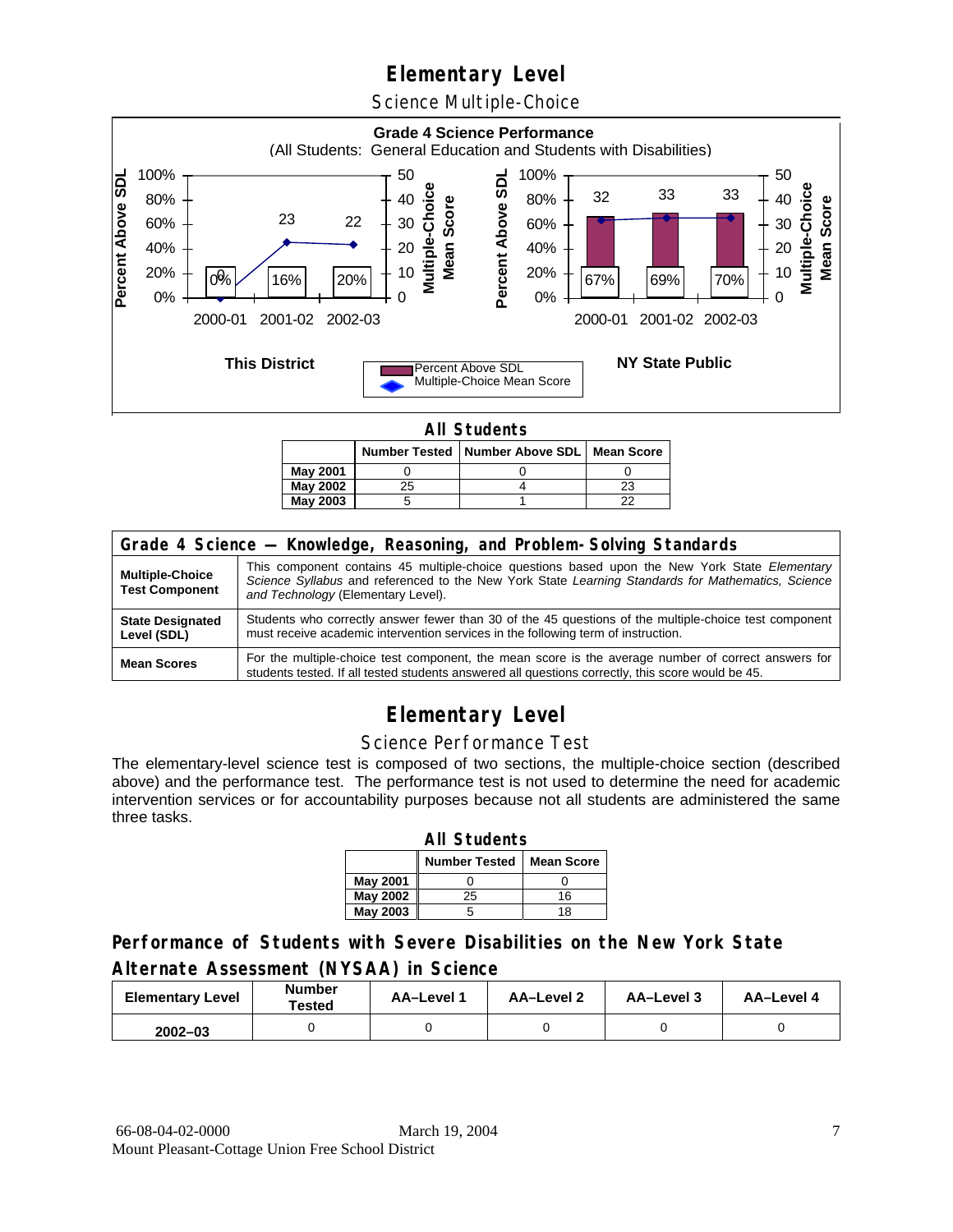English Language Arts



|                                        |                    | <b>Counts of Students Tested</b> |                    |                    |       |                   |  |  |
|----------------------------------------|--------------------|----------------------------------|--------------------|--------------------|-------|-------------------|--|--|
| Performance at<br><b>This District</b> | Level 1<br>527-661 | Level 2<br>662-700               | Level 3<br>701-738 | Level 4<br>739-830 | Total | <b>Mean Score</b> |  |  |
| <b>May 2001</b>                        | 18                 | 8                                |                    | 0                  | 27    | 656               |  |  |
|                                        | Level 1<br>527-659 | Level 2<br>660-698               | Level 3<br>699-737 | Level 3<br>738-830 | Total |                   |  |  |
| <b>March 2002</b>                      | 30                 | 20                               | $\Omega$           | $\Omega$           | 50    | 646               |  |  |
|                                        | Level 1<br>527-657 | Level 2<br>658-696               | Level 3<br>697-736 | Level 4<br>737-830 | Total |                   |  |  |
| January 2003                           | 14                 | 16                               |                    | $\Omega$           | 31    | 660               |  |  |

|         | Middle-Level English Language Arts Levels — Listening, Reading, and Writing Standards                     |  |  |  |  |
|---------|-----------------------------------------------------------------------------------------------------------|--|--|--|--|
| Level 4 | These students exceed the standards and are moving toward high performance on the Regents examination.    |  |  |  |  |
| Level 3 | These students meet the standards and, with continued steady growth, should pass the Regents examination. |  |  |  |  |
| Level 2 | These students <b>need extra help</b> to meet the standards and pass the Regents examination.             |  |  |  |  |
| Level 1 | These students have serious academic deficiencies.                                                        |  |  |  |  |

**Performance of Limited English Proficient Students Taking the New York State English as a Second Language Achievement Test (NYSESLAT) as the Measure of English Language Arts Achievement**

| Grade 8 | Number<br>Tested | Level 1 | Level 2 | Level 3 | Level 4 |
|---------|------------------|---------|---------|---------|---------|
| 2003    |                  |         |         |         |         |

**Performance of Students with Severe Disabilities on the New York State Alternate Assessment (NYSAA) in English** 

| Grade 8     | <b>Number</b><br>Tested | AA-Level 1 | AA-Level 2 | AA-Level 3 | AA-Level 4 |
|-------------|-------------------------|------------|------------|------------|------------|
| $2002 - 03$ |                         |            |            |            |            |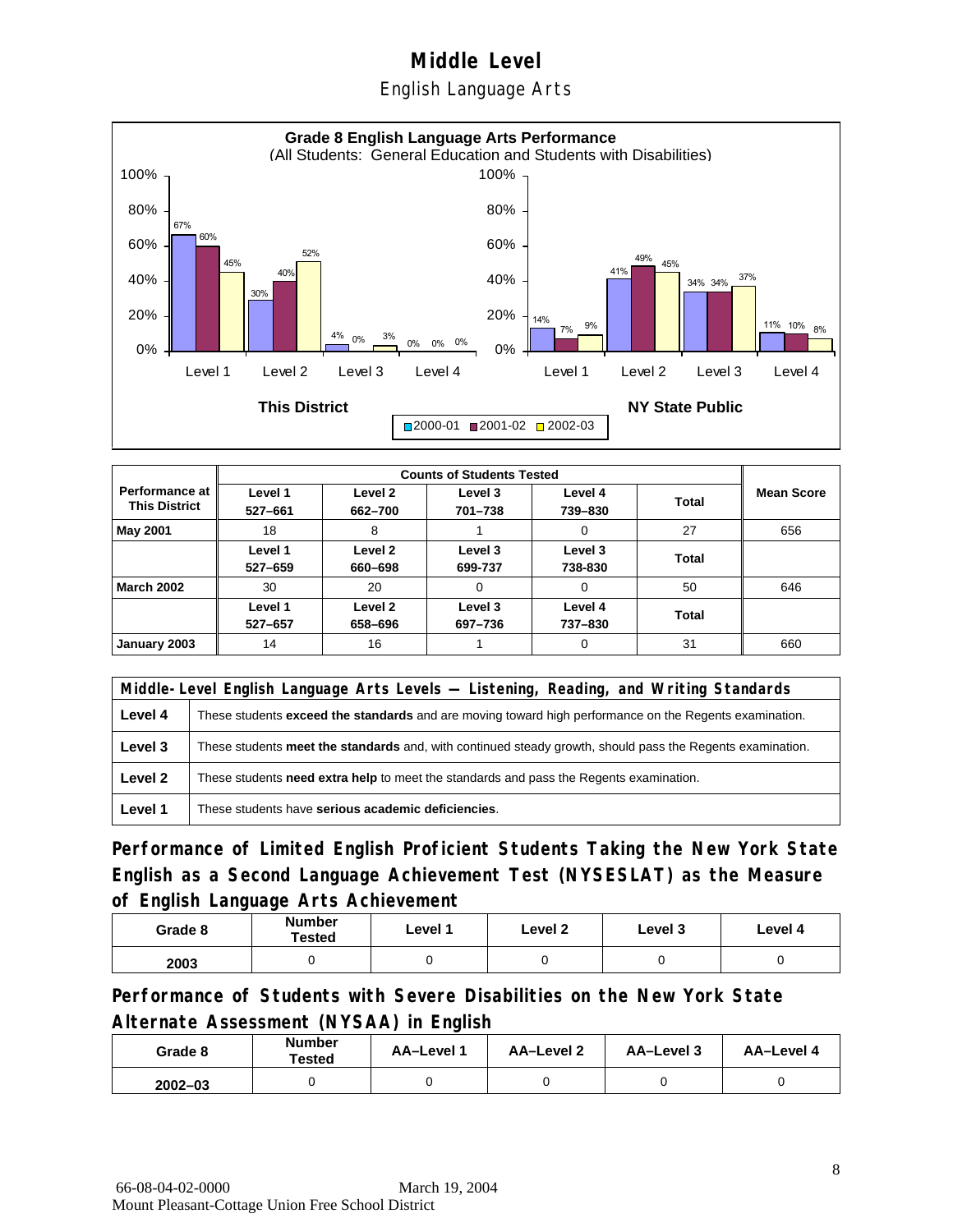### **Mathematics**



| Performance at<br><b>This District</b> | Level 1<br>517-680 | Level 2<br>681-715 | Level 3<br>716-759 | Level 4<br>760-882 | Total | <b>Mean Score</b> |
|----------------------------------------|--------------------|--------------------|--------------------|--------------------|-------|-------------------|
| May 2001                               | 20                 |                    |                    |                    | 31    | 667               |
| May 2002                               | 52                 | 10                 |                    |                    | 63    | 621               |
| May 2003                               | 37                 |                    |                    |                    | 45    | 638               |

|         | Middle-Level Mathematics Levels — Knowledge, Reasoning, and Problem-Solving Standards                         |  |  |  |  |
|---------|---------------------------------------------------------------------------------------------------------------|--|--|--|--|
| Level 4 | These students <b>exceed the standards</b> and are moving toward high performance on the Regents examination. |  |  |  |  |
| Level 3 | These students meet the standards and, with continued steady growth, should pass the Regents examination.     |  |  |  |  |
| Level 2 | These students <b>need extra help</b> to meet the standards and pass the Regents examination.                 |  |  |  |  |
| Level 1 | These students have serious academic deficiencies.                                                            |  |  |  |  |

### **Performance of Students with Severe Disabilities on the New York State Alternate Assessment (NYSAA) in Mathematics**

| <b>Middle Level</b> | <b>Number</b><br>Tested | <b>AA–Level</b> 1 | AA-Level 2 | AA-Level 3 | AA-Level 4 |
|---------------------|-------------------------|-------------------|------------|------------|------------|
| $2002 - 03$         |                         |                   |            |            |            |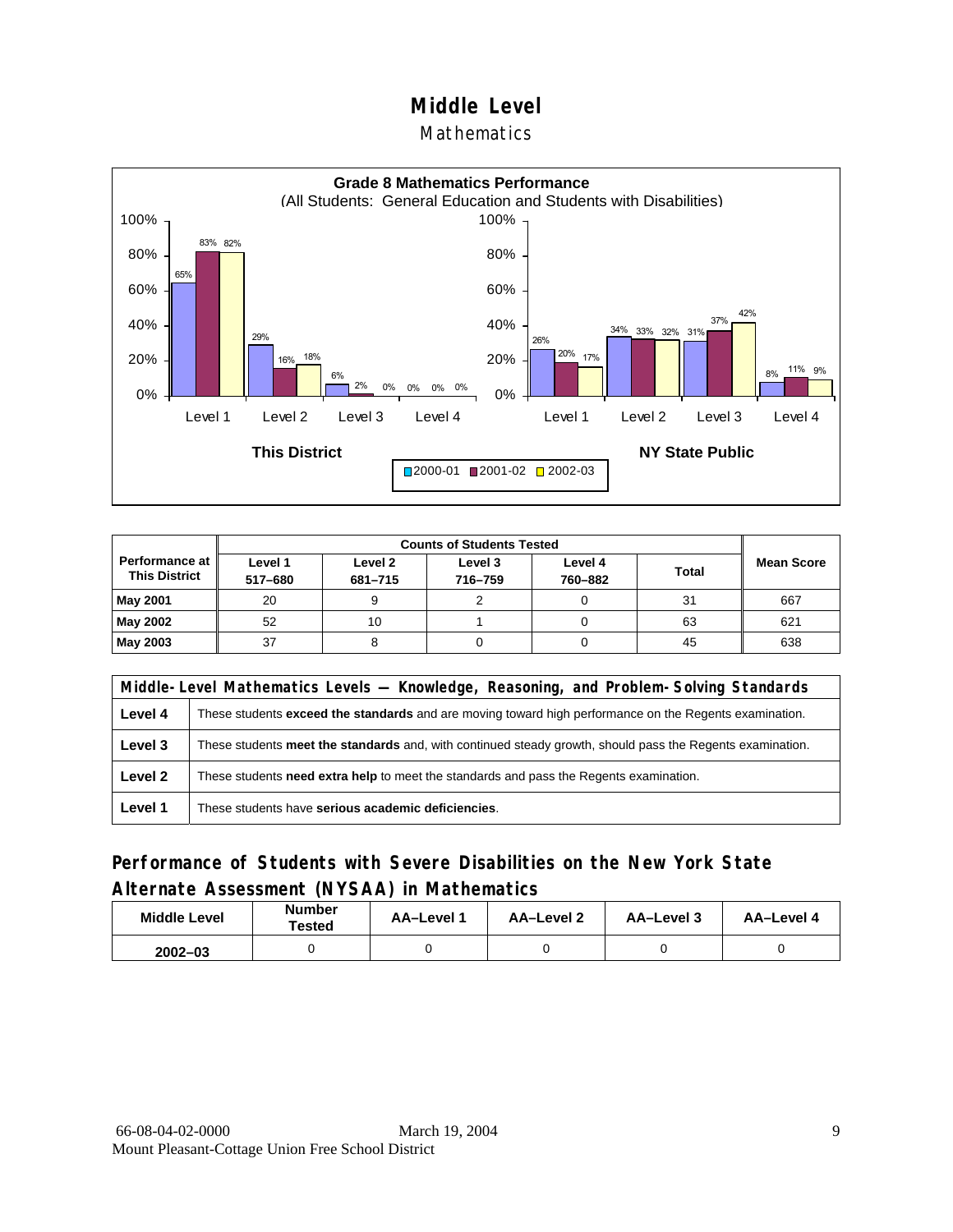#### **Science**



| <b>Performance at This District</b> |                             |         |         |         |         |              |                   |
|-------------------------------------|-----------------------------|---------|---------|---------|---------|--------------|-------------------|
|                                     |                             | Level 1 | Level 2 | Level 3 | Level 4 | <b>Total</b> | <b>Mean Score</b> |
| <b>June 2002</b>                    | <b>Middle-Level Science</b> | 32      |         |         |         | 60           | 48                |
|                                     | <b>Regents Science</b>      |         |         |         |         |              |                   |
| January/                            | <b>Middle-Level Science</b> |         | 13      |         |         | 20           | 54                |
|                                     | June 2003   Regents Science |         |         |         |         |              |                   |

|         | Middle-Level Science Levels - Knowledge, Reasoning, and Problem-Solving Standards*                                                                                                             |
|---------|------------------------------------------------------------------------------------------------------------------------------------------------------------------------------------------------|
| Level 4 | These students exceed the standards on the middle-level science test and are moving toward high performance<br>on the Regents examinations or score 85-100 on a Regents science examination.   |
| Level 3 | These students meet the standards on the middle-level science test and, with continued steady growth, should<br>pass the Regents examinations or score 65-84 on a Regents science examination. |
| Level 2 | These students need extra help to meet the standards for middle-level science and to pass the Regents<br>examinations or score 55-64 on a Regents science examination.                         |
| Level 1 | These students have serious academic deficiencies as evidenced in the middle-level science test or score 0–54<br>on a Regents science examination.                                             |

\*Students may demonstrate proficiency in middle-level science by scoring at Level 3 or above on the middle-level science test or by scoring 65 or above on a Regents examination in science.

### **Performance of Students with Severe Disabilities on the New York State Alternate Assessment (NYSAA) in Science**

| Middle-Level | Number<br>Tested | AA-Level 1 | AA-Level 2 | AA-Level 3 | AA-Level 4 |  |
|--------------|------------------|------------|------------|------------|------------|--|
| $2002 - 03$  |                  |            |            |            |            |  |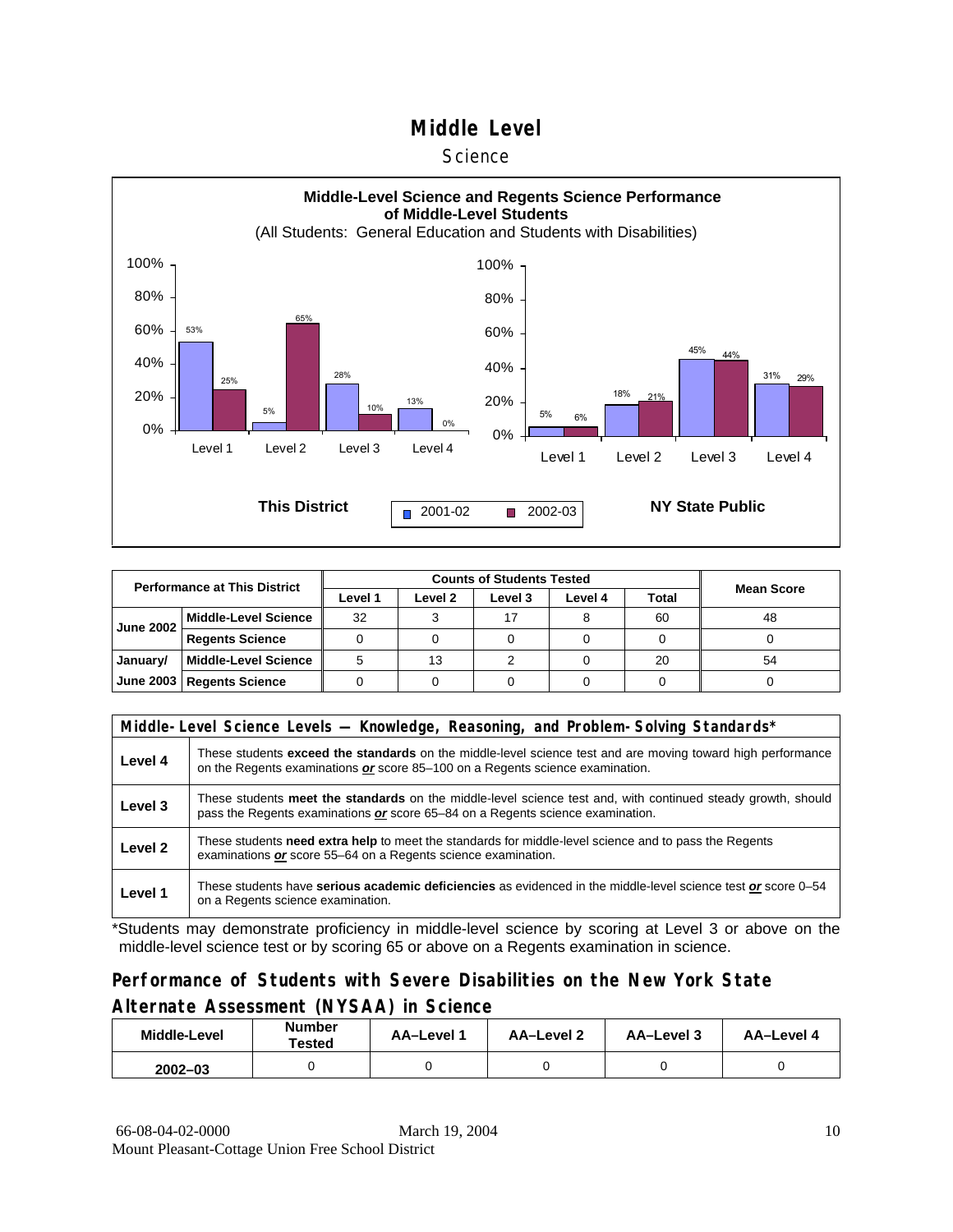## **High School English Achievement after Four Years of Instruction**

 The graph and table below present performance of the 1997, 1998, and 1999 cohort members, four years after entering grade 9, in meeting the graduation assessment requirement in English. A score of 65 or above on the Regents comprehensive examination in English is considered passing. Only the highest score of each student is counted, regardless of how many times the student took the examination. In the graph, students passing approved alternatives to this examination are counted as scoring in the 65 to 84 range. RCT results are not included in the graph. In the first table, the numbers of students who met the graduation requirement by passing an approved alternative are listed separately. The second table shows the competency test performance of students with disabilities eligible for the safety net who did not score 55 or above on a Regents examination or approved alternative. Students who score 55 to 64 on the Regents examination in comprehensive English may be given credit towards a local high school diploma if allowed by the district board of education. The data in these tables and chart show the performance of the cohorts as of June  $30<sup>th</sup>$  of the fourth year after first entering grade 9. Data for the 1999 cohort include all students in cohorts in the district's schools, students continuously enrolled in the district who transferred between schools within the district, and students placed outside the district but who are the reporting responsibility of the district. Data for the 1998 cohort include all students in cohorts in the district's schools.



| English Graduation Requirement Achievement after Four Years of High School* |                                                                                                                                                                                                                                                                           |  |  |  |  |  |  |  |  |  |  |  |
|-----------------------------------------------------------------------------|---------------------------------------------------------------------------------------------------------------------------------------------------------------------------------------------------------------------------------------------------------------------------|--|--|--|--|--|--|--|--|--|--|--|
|                                                                             | <b>Cohort Members</b><br><b>Highest Score</b><br><b>Highest Score</b><br><b>Highest Score</b><br><b>Highest Score</b><br>Approved<br>Between 55 and 64<br><b>Alternative Credit</b><br>Between 85 and 100<br>Between 0 and 54<br>Between 65 and 84<br><b>All Students</b> |  |  |  |  |  |  |  |  |  |  |  |
| 1997 Cohort                                                                 | 40                                                                                                                                                                                                                                                                        |  |  |  |  |  |  |  |  |  |  |  |
| 1998 Cohort                                                                 |                                                                                                                                                                                                                                                                           |  |  |  |  |  |  |  |  |  |  |  |
| 1999 Cohort                                                                 |                                                                                                                                                                                                                                                                           |  |  |  |  |  |  |  |  |  |  |  |

\*Assessments used to determine counts in this table include the Regents examination in comprehensive English, the component retest in English, and approved alternatives.

| Performance of Students Who Took the Regents<br><b>Competency Tests in Reading and Writing to Meet the</b><br><b>Graduation Requirement*</b> |  |  |  |  |  |  |  |
|----------------------------------------------------------------------------------------------------------------------------------------------|--|--|--|--|--|--|--|
| <b>Failed RCT in Reading</b><br><b>Passed the RCTs</b><br>and/or Writing                                                                     |  |  |  |  |  |  |  |
| 1997 Cohort                                                                                                                                  |  |  |  |  |  |  |  |
| 1998 Cohort                                                                                                                                  |  |  |  |  |  |  |  |
| 1999 Cohort                                                                                                                                  |  |  |  |  |  |  |  |

\*Includes only students eligible for the safety net who did not score 55 or higher on the Regents examination or an approved alternative.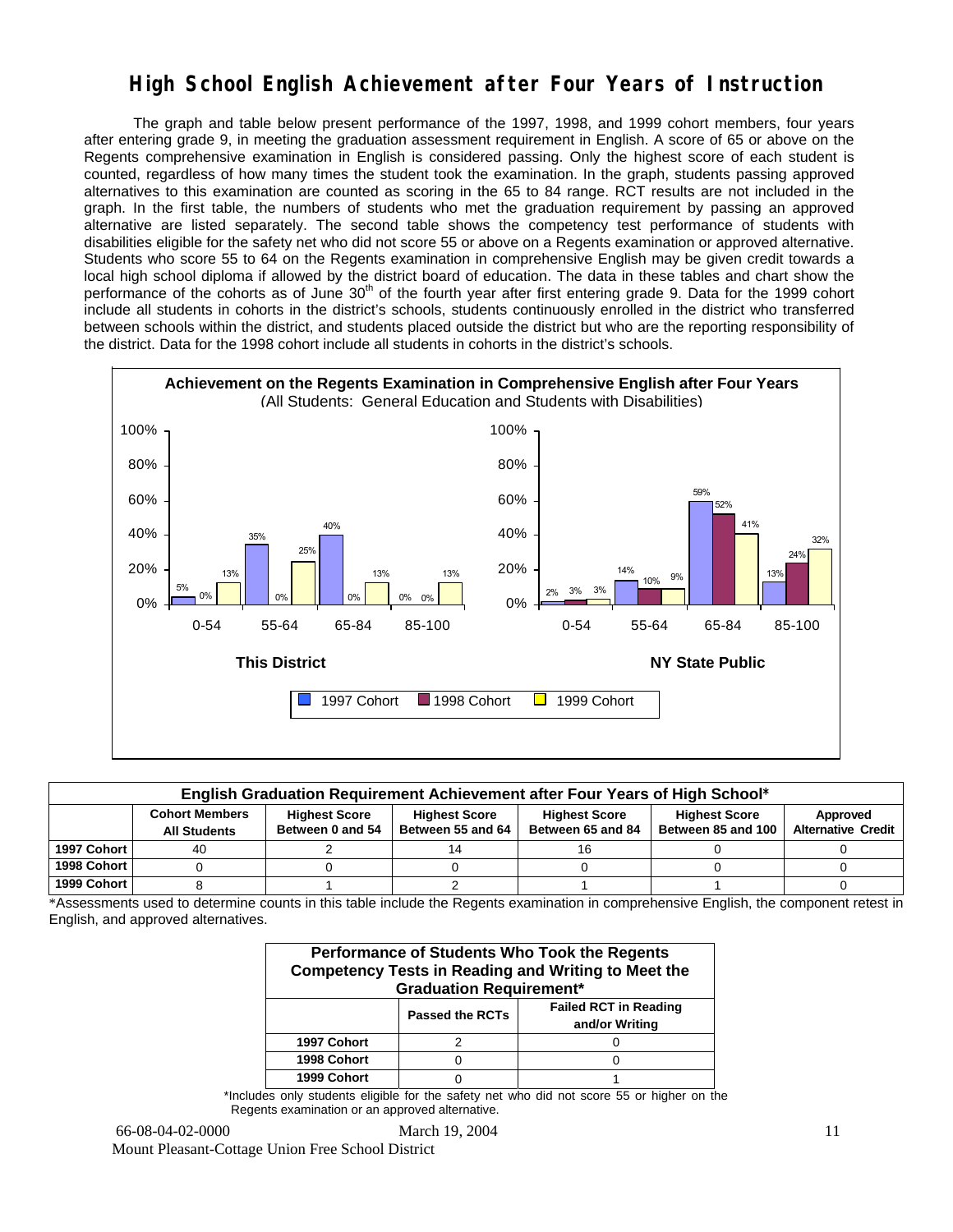## **High School Mathematics Achievement after Four Years of Instruction**

 The graph and table below present performance of the 1997, 1998, and 1999 cohort members, four years after entering grade 9, in meeting the graduation assessment requirement in mathematics. A score of 65 or above on a Regents examination in mathematics is considered passing. Only the highest score of each student is counted, regardless of how many times the student took the examination. In the graph, students passing approved alternatives to these examinations are counted as scoring in the 65 to 84 range. RCT results are not included in the graph. In the first table, the numbers of students who met the graduation requirement by passing an approved alternative are listed separately. The second table shows the competency test performance of students with disabilities eligible for the safety net who did not score 55 or above on a Regents examination or approved alternative. Students who score 55 to 64 on a Regents examination in mathematics may be given credit towards a local high school diploma if allowed by the district board of education. The data in these tables and chart show the performance of the cohorts as of June 30<sup>th</sup> of the fourth year after first entering grade 9. Data for the 1999 cohort include all students in cohorts in the district's schools, students continuously enrolled in the district who transferred between schools within the district, and students placed outside the district but who are the reporting responsibility of the district. Data for the 1998 cohort include all students in cohorts in the district's schools.



| Mathematics Graduation Requirement Achievement after Four Years of High School* |                                                                                                                                   |  |                                    |                   |                    |                           |  |  |  |  |  |
|---------------------------------------------------------------------------------|-----------------------------------------------------------------------------------------------------------------------------------|--|------------------------------------|-------------------|--------------------|---------------------------|--|--|--|--|--|
|                                                                                 | <b>Highest Score</b><br><b>Highest Score</b><br><b>Highest Score</b><br>Approved<br><b>Cohort Members</b><br><b>Highest Score</b> |  |                                    |                   |                    |                           |  |  |  |  |  |
|                                                                                 | <b>All Students</b>                                                                                                               |  | Between 0 and 54 Between 55 and 64 | Between 65 and 84 | Between 85 and 100 | <b>Alternative Credit</b> |  |  |  |  |  |
| 1997 Cohort                                                                     | 40                                                                                                                                |  |                                    |                   |                    |                           |  |  |  |  |  |
| 1998 Cohort                                                                     |                                                                                                                                   |  |                                    |                   |                    |                           |  |  |  |  |  |
| 1999 Cohort                                                                     |                                                                                                                                   |  |                                    |                   |                    |                           |  |  |  |  |  |

\*Assessments used to determine counts in this table include a Regents examination in mathematics, the component retest in mathematics, and approved alternatives.

| Performance of Students Who Took the Regents<br><b>Competency Test in Mathematics to Meet the</b><br><b>Graduation Requirement*</b> |    |  |  |  |  |  |  |  |  |
|-------------------------------------------------------------------------------------------------------------------------------------|----|--|--|--|--|--|--|--|--|
| <b>Failed at Least</b><br><b>Passed the RCT</b><br>One RCT                                                                          |    |  |  |  |  |  |  |  |  |
| 1997 Cohort                                                                                                                         | 30 |  |  |  |  |  |  |  |  |
| 1998 Cohort                                                                                                                         |    |  |  |  |  |  |  |  |  |
| 1999 Cohort                                                                                                                         |    |  |  |  |  |  |  |  |  |

\*Includes only students eligible for the safety net who did not score 55 or higher on the Regents examination or an approved alternative.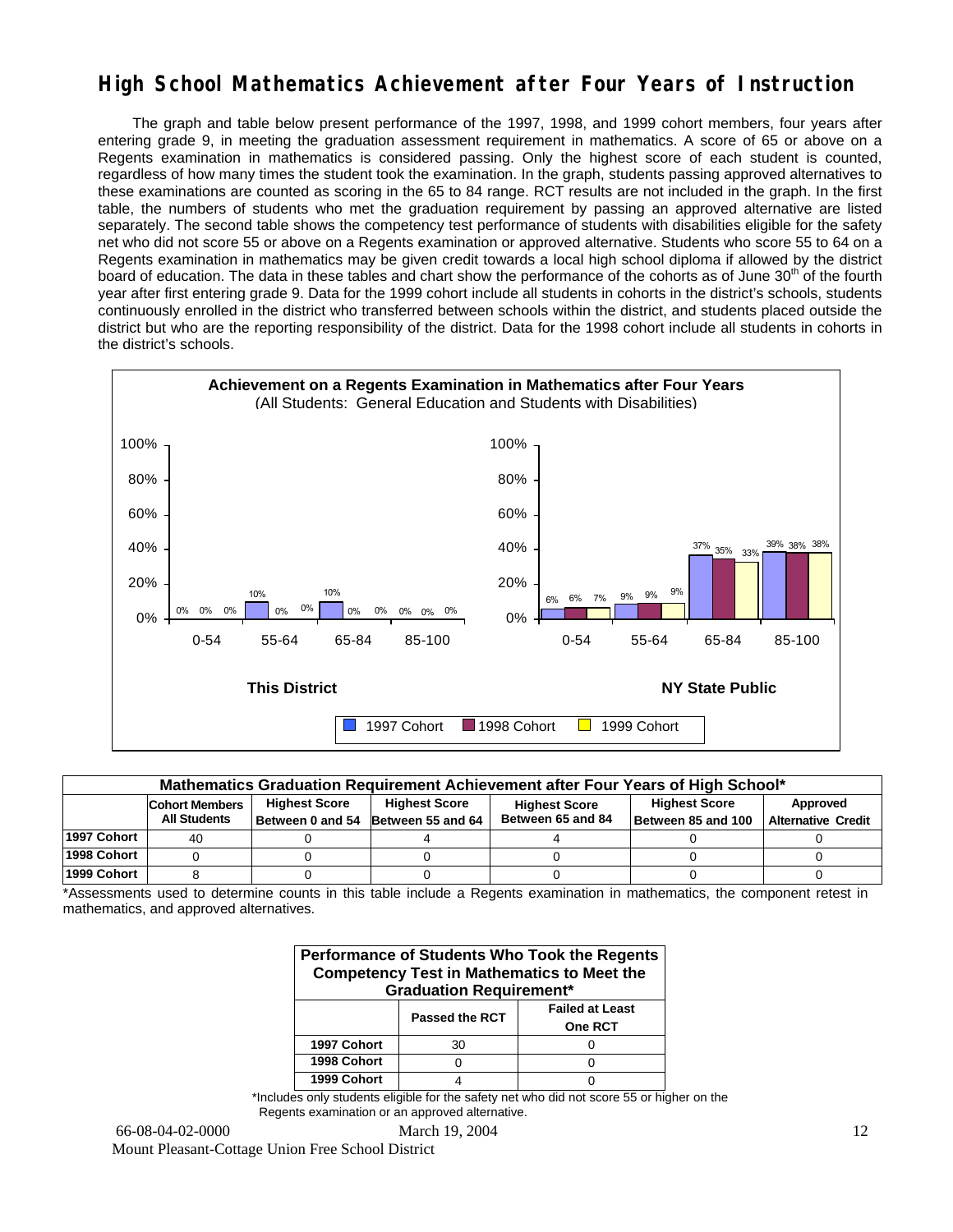## **Cohort Graduation Rates**

 Students were counted as graduates if they earned a local diploma with or without a Regents endorsement by August 31<sup>st</sup> of the fourth year after first entering grade 9. The graduation-rate cohort includes students who transferred to general education development (GED) programs. These students were not counted in the 1998 school accountability cohort for English and mathematics.



| <b>Cohort Graduation Rates</b> |                                  |                                |                                                             |                            |  |  |  |  |  |
|--------------------------------|----------------------------------|--------------------------------|-------------------------------------------------------------|----------------------------|--|--|--|--|--|
|                                | <b>Cohort</b><br>Members*<br>(a) | <b>Transfers to GED</b><br>(b) | <b>Graduation Rate</b><br>Cohort<br><b>Members</b><br>(a+b) | <b>Number</b><br>Graduated |  |  |  |  |  |
| 1998 Cohort                    | 14                               |                                | 14                                                          | 2                          |  |  |  |  |  |

\*Count as of August 31<sup>st</sup> of the fourth year after first entering grade 9.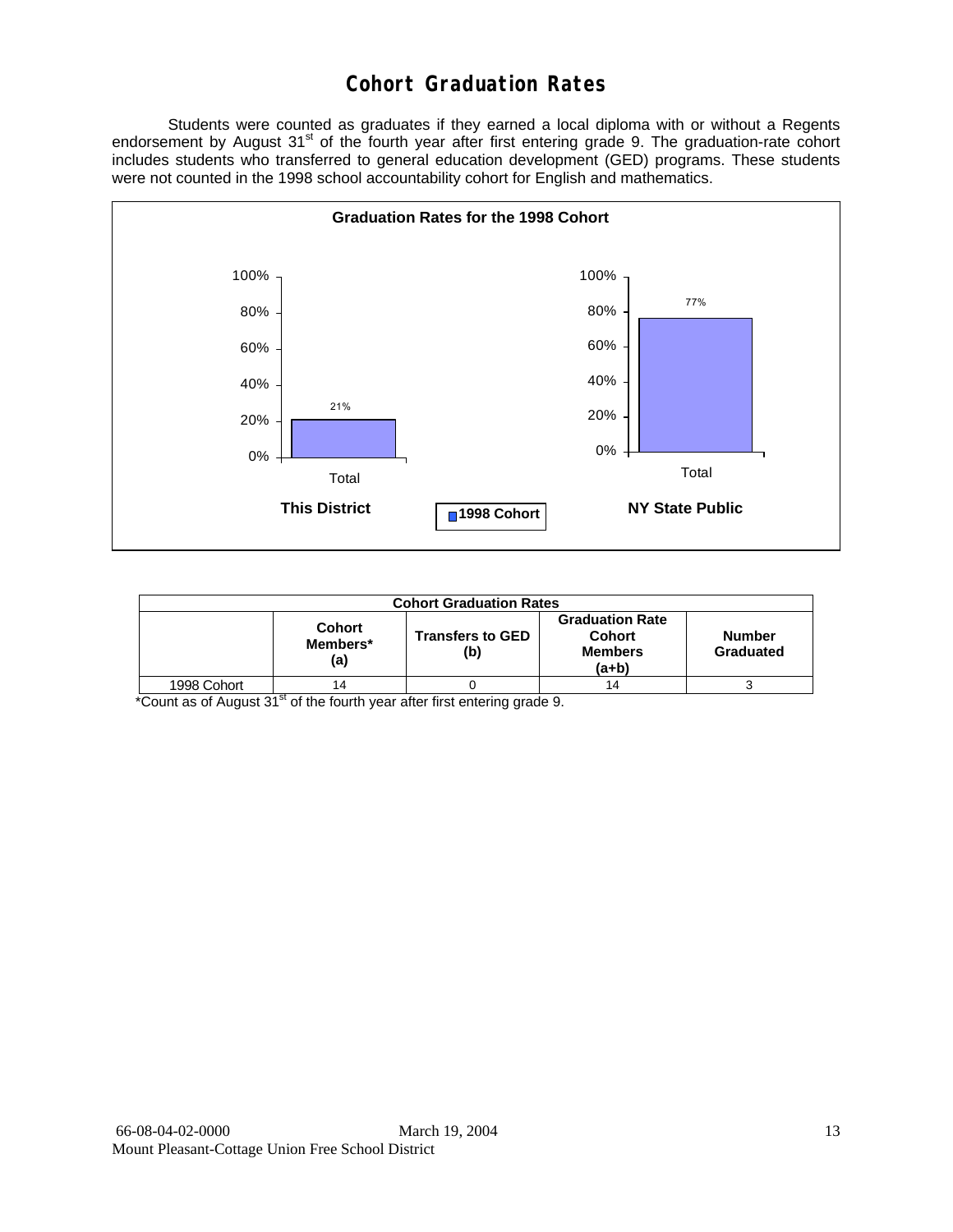# **Analysis of Student Subgroup Performance**

Historically, on State assessments the average performance of Black, Hispanic, and Native American students has been lower than that of White and Asian students. Similarly, students from lowincome families have not performed as well as those from higher income families. A high priority of the Board of Regents is to eliminate these gaps in student performance. In addition, Title I of the federal Elementary and Secondary Education Act includes explicit requirements "to ensure that students served by Title I are given the same opportunity to achieve to high standards and are held to the same high expectations as all students in each State."

This section of the district report card provides performance data for two years by racial/ethnic group, disability status, gender, English proficiency status, income level, and migrant status. The purpose of the student subgroup analyses is to determine if students who perform below the standards in any school tend to fall into particular groups, such as minority students, limited English proficient students, or economically disadvantaged students. If these analyses provide evidence that students in one of the groups achieve at a lower level than other students, the district should examine the reasons for this lower performance and make necessary changes in curriculum, instruction, and student support services to remedy these performance gaps. If your district did not report data for the 2002-03 school year for a subject and grade, a table showing data for subgroups in that subject and grade will not be included in the *Analysis*.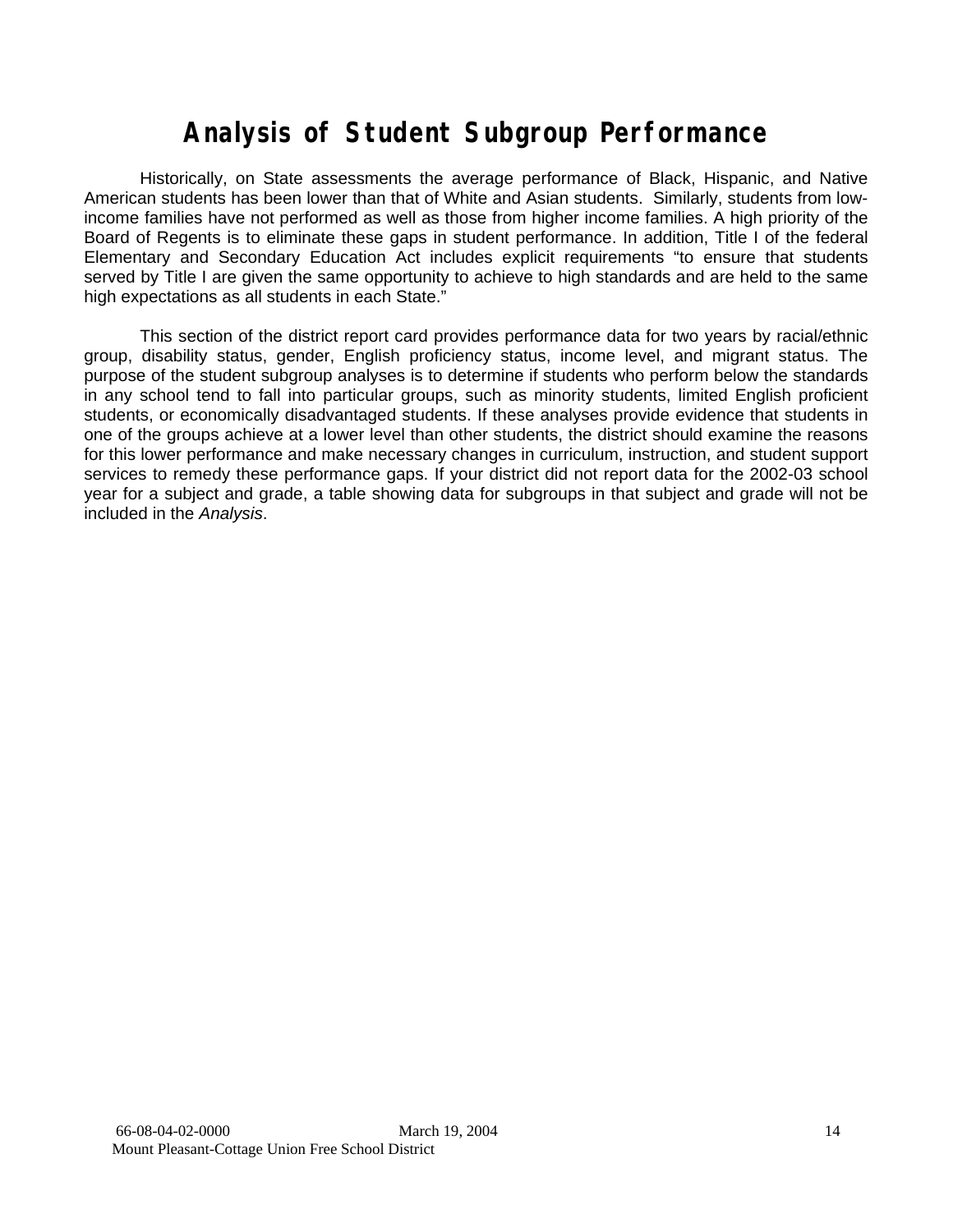English Language Arts

|                                              | $2001 - 02$    |                                                                   |             |    | $2002 - 03$   |                                                                   |         |             |
|----------------------------------------------|----------------|-------------------------------------------------------------------|-------------|----|---------------|-------------------------------------------------------------------|---------|-------------|
| <b>Student Subgroup</b>                      | <b>Tested</b>  | <b>Percentages of Tested</b><br><b>Students Scoring at Levels</b> |             |    | <b>Tested</b> | <b>Percentages of Tested</b><br><b>Students Scoring at Levels</b> |         |             |
|                                              |                | $2 - 4$                                                           | $3 - 4$     | 4  |               | $2 - 4$                                                           | $3 - 4$ | 4           |
| <b>Results by Race/Ethnicity</b>             |                |                                                                   |             |    |               |                                                                   |         |             |
| American Indian/Alaskan Native               | $\mathbf 0$    | 0%                                                                | 0%          | 0% | 0             | 0%                                                                | 0%      | 0%          |
| <b>Black</b>                                 | 18             | 50%                                                               | 0%          | 0% | 2             | s                                                                 | s       | s           |
| Hispanic                                     | 6              | s                                                                 | s           | s  | 4             | s                                                                 | s       | s           |
| Asian or Pacific Islander                    | 0              | 0%                                                                | 0%          | 0% | 0             | 0%                                                                | 0%      | 0%          |
| White                                        | 1              | s                                                                 | $\mathbf s$ | s  | 0             | 0%                                                                | 0%      | 0%          |
| Total                                        | 25             | 44%                                                               | 0%          | 0% | 6             | 0%                                                                | 0%      | 0%          |
| Small Group Totals (s)                       | $\overline{7}$ | 29%                                                               | 0%          | 0% | 6             | 0%                                                                | 0%      | 0%          |
| <b>Results by Disability Status</b>          |                |                                                                   |             |    |               |                                                                   |         |             |
| General-education students                   | $\Omega$       | s                                                                 | s           | s  | 0             | s                                                                 | s       | s           |
| Students with disabilities                   | 25             | s                                                                 | s           | s  | 6             | s                                                                 | s       | $\mathbf s$ |
| Total                                        | 25             | 44%                                                               | 0%          | 0% | 6             | 0%                                                                | 0%      | 0%          |
| <b>Results by Gender</b>                     |                |                                                                   |             |    |               |                                                                   |         |             |
| Female                                       | 2              | s                                                                 | s           | s  | 2             | s                                                                 | s       | s           |
| Male                                         | 23             | s                                                                 | s           | s  | 4             | s                                                                 | s       | s           |
| Total                                        | 25             | 44%                                                               | 0%          | 0% | 6             | 0%                                                                | 0%      | 0%          |
| <b>Results by English Proficiency Status</b> |                |                                                                   |             |    |               |                                                                   |         |             |
| English proficient                           | 25             | 44%                                                               | 0%          | 0% | 6             | 0%                                                                | 0%      | 0%          |
| Limited English proficient                   | $\Omega$       | 0%                                                                | 0%          | 0% | $\Omega$      | 0%                                                                | 0%      | 0%          |
| Total                                        | 25             | 44%                                                               | 0%          | 0% | 6             | 0%                                                                | 0%      | 0%          |
| <b>Results by Income Level</b>               |                |                                                                   |             |    |               |                                                                   |         |             |
| Economically disadvantaged                   | 14             | 50%                                                               | 0%          | 0% | 6             | s                                                                 | s       | s           |
| Not disadvantaged                            | 11             | 36%                                                               | 0%          | 0% | 0             | s                                                                 | s       | $\mathbf s$ |
| Total                                        | 25             | 44%                                                               | 0%          | 0% | 6             | 0%                                                                | 0%      | 0%          |
| <b>Results by Migrant Status</b>             |                |                                                                   |             |    |               |                                                                   |         |             |
| Migrant family                               | $\mathbf 0$    | 0%                                                                | 0%          | 0% | 0             | 0%                                                                | 0%      | 0%          |
| Not migrant family                           | 25             | 44%                                                               | 0%          | 0% | 6             | 0%                                                                | 0%      | 0%          |
| Total                                        | 25             | 44%                                                               | 0%          | 0% | 6             | 0%                                                                | 0%      | 0%          |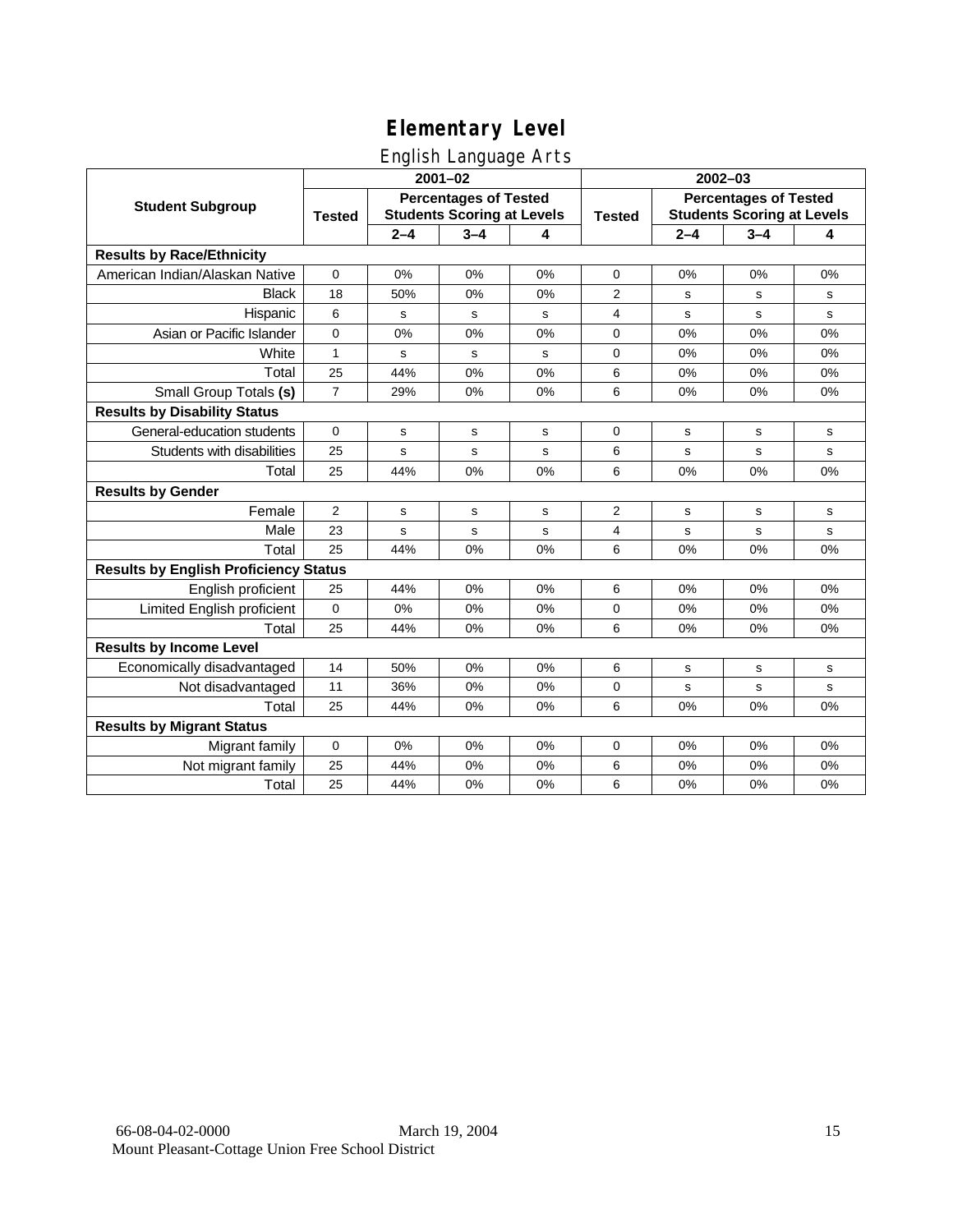### Mathematics

|                                              |                                                                                    |         | $2001 - 02$ |               |                                                                   | $2002 - 03$ |         |             |  |
|----------------------------------------------|------------------------------------------------------------------------------------|---------|-------------|---------------|-------------------------------------------------------------------|-------------|---------|-------------|--|
| <b>Student Subgroup</b>                      | <b>Percentages of Tested</b><br><b>Students Scoring at Levels</b><br><b>Tested</b> |         |             | <b>Tested</b> | <b>Percentages of Tested</b><br><b>Students Scoring at Levels</b> |             |         |             |  |
|                                              |                                                                                    | $2 - 4$ | $3 - 4$     | 4             |                                                                   | $2 - 4$     | $3 - 4$ | 4           |  |
| <b>Results by Race/Ethnicity</b>             |                                                                                    |         |             |               |                                                                   |             |         |             |  |
| American Indian/Alaskan Native               | $\mathbf 0$                                                                        | 0%      | 0%          | 0%            | $\Omega$                                                          | 0%          | 0%      | 0%          |  |
| <b>Black</b>                                 | 18                                                                                 | 22%     | 6%          | 0%            | 2                                                                 | s           | s       | s           |  |
| Hispanic                                     | 8                                                                                  | s       | s           | s             | 3                                                                 | s           | s       | s           |  |
| Asian or Pacific Islander                    | 0                                                                                  | 0%      | 0%          | 0%            | $\Omega$                                                          | 0%          | 0%      | 0%          |  |
| White                                        | 1                                                                                  | s       | $\mathbf s$ | s             | 0                                                                 | 0%          | 0%      | 0%          |  |
| Total                                        | 27                                                                                 | 22%     | 7%          | 0%            | 5                                                                 | 40%         | 0%      | 0%          |  |
| Small Group Totals (s)                       | 9                                                                                  | 22%     | 11%         | 0%            | 5                                                                 | 40%         | 0%      | 0%          |  |
| <b>Results by Disability Status</b>          |                                                                                    |         |             |               |                                                                   |             |         |             |  |
| General-education students                   | $\Omega$                                                                           | s       | s           | s             | 0                                                                 | s           | s       | s           |  |
| Students with disabilities                   | 27                                                                                 | s       | s           | s             | 5                                                                 | s           | s       | $\mathbf s$ |  |
| Total                                        | 27                                                                                 | 22%     | 7%          | 0%            | 5                                                                 | 40%         | 0%      | 0%          |  |
| <b>Results by Gender</b>                     |                                                                                    |         |             |               |                                                                   |             |         |             |  |
| Female                                       | 5                                                                                  | 0%      | 0%          | 0%            | 1                                                                 | s           | s       | s           |  |
| Male                                         | 22                                                                                 | 27%     | 9%          | 0%            | 4                                                                 | s           | s       | s           |  |
| Total                                        | 27                                                                                 | 22%     | 7%          | 0%            | 5                                                                 | 40%         | 0%      | 0%          |  |
| <b>Results by English Proficiency Status</b> |                                                                                    |         |             |               |                                                                   |             |         |             |  |
| English proficient                           | 27                                                                                 | 22%     | 7%          | 0%            | 5                                                                 | 40%         | 0%      | 0%          |  |
| Limited English proficient                   | 0                                                                                  | 0%      | 0%          | 0%            | 0                                                                 | 0%          | 0%      | 0%          |  |
| Total                                        | 27                                                                                 | 22%     | 7%          | 0%            | 5                                                                 | 40%         | 0%      | 0%          |  |
| <b>Results by Income Level</b>               |                                                                                    |         |             |               |                                                                   |             |         |             |  |
| Economically disadvantaged                   | 19                                                                                 | 16%     | 5%          | 0%            | 5                                                                 | s           | s       | s           |  |
| Not disadvantaged                            | 8                                                                                  | 38%     | 13%         | 0%            | 0                                                                 | s           | s       | s           |  |
| Total                                        | 27                                                                                 | 22%     | 7%          | 0%            | 5                                                                 | 40%         | 0%      | 0%          |  |
| <b>Results by Migrant Status</b>             |                                                                                    |         |             |               |                                                                   |             |         |             |  |
| Migrant family                               | 0                                                                                  | 0%      | 0%          | 0%            | 0                                                                 | 0%          | 0%      | 0%          |  |
| Not migrant family                           | 27                                                                                 | 22%     | 7%          | 0%            | 5                                                                 | 40%         | 0%      | 0%          |  |
| Total                                        | 27                                                                                 | 22%     | 7%          | 0%            | 5                                                                 | 40%         | 0%      | 0%          |  |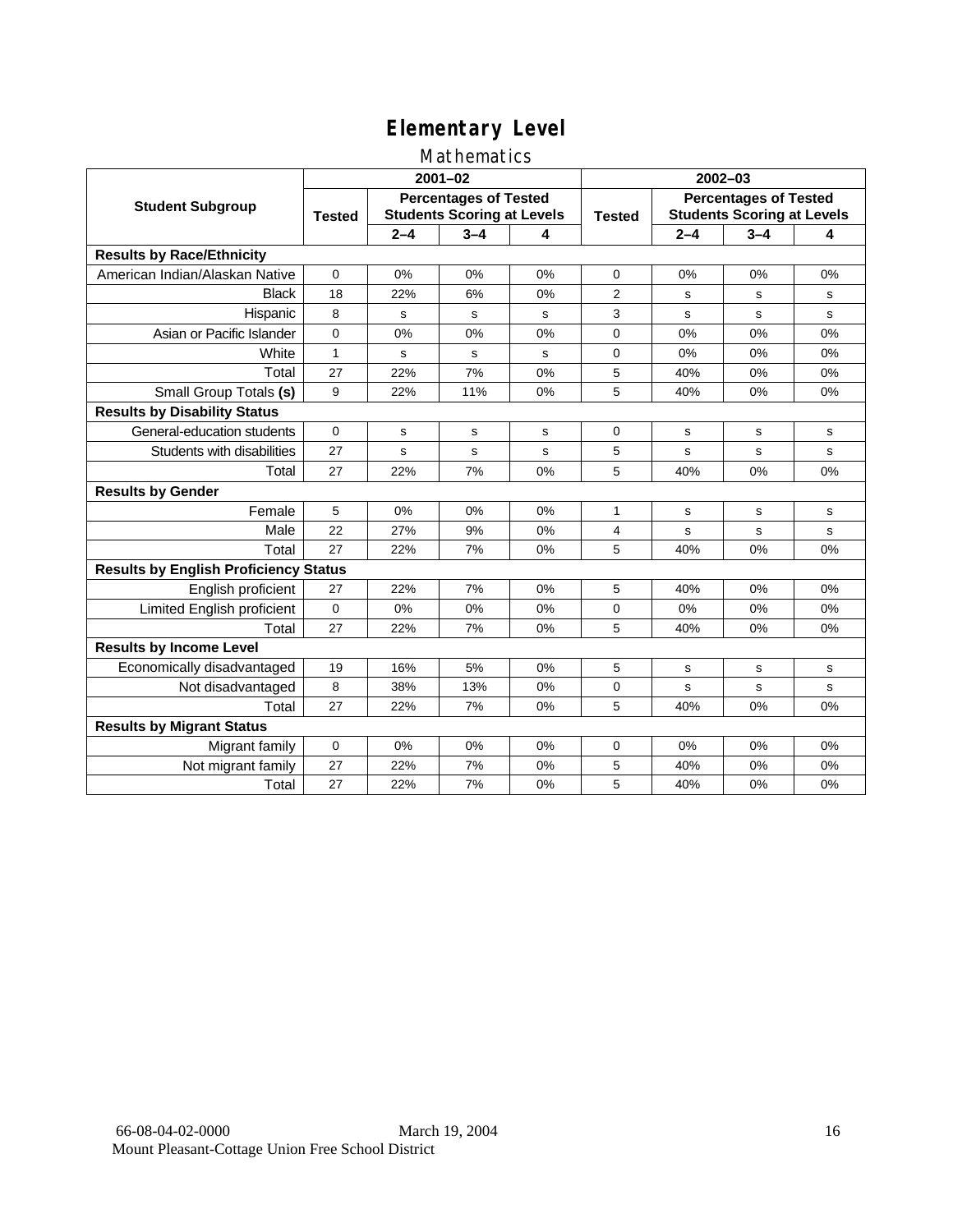### Science Multiple-Choice

|                                              | $2001 - 02$    |                                                                                              |               | 2002-03                                                                                      |  |  |  |
|----------------------------------------------|----------------|----------------------------------------------------------------------------------------------|---------------|----------------------------------------------------------------------------------------------|--|--|--|
| <b>Student Subgroup</b>                      | <b>Tested</b>  | <b>Percentages of</b><br><b>Tested</b><br><b>Students</b><br><b>Scoring above</b><br>the SDL | <b>Tested</b> | <b>Percentages of</b><br><b>Tested</b><br><b>Students</b><br><b>Scoring above</b><br>the SDL |  |  |  |
| <b>Results by Race/Ethnicity</b>             |                |                                                                                              |               |                                                                                              |  |  |  |
| American Indian/Alaskan Native               | $\Omega$       | 0%                                                                                           | 0             | 0%                                                                                           |  |  |  |
| <b>Black</b>                                 | 17             | 12%                                                                                          | 2             | s                                                                                            |  |  |  |
| Hispanic                                     | $\overline{7}$ | s                                                                                            | 3             | s                                                                                            |  |  |  |
| Asian or Pacific Islander                    | $\Omega$       | 0%                                                                                           | $\Omega$      | 0%                                                                                           |  |  |  |
| White                                        | $\mathbf{1}$   | s                                                                                            | $\Omega$      | 0%                                                                                           |  |  |  |
| Total                                        | 25             | 16%                                                                                          | 5             | 20%                                                                                          |  |  |  |
| Small Group Totals (s)                       | 8              | 25%                                                                                          | 5             | 20%                                                                                          |  |  |  |
| <b>Results by Disability Status</b>          |                |                                                                                              |               |                                                                                              |  |  |  |
| General-education students                   | $\mathbf 0$    | s                                                                                            | $\mathbf 0$   | $\mathbf s$                                                                                  |  |  |  |
| Students with disabilities                   | 25             | s                                                                                            | 5             | s                                                                                            |  |  |  |
| Total                                        | 25             | 16%                                                                                          | 5             | 20%                                                                                          |  |  |  |
| <b>Results by Gender</b>                     |                |                                                                                              |               |                                                                                              |  |  |  |
| Female                                       | 2              | s                                                                                            | $\mathbf{1}$  | s                                                                                            |  |  |  |
| Male                                         | 23             | s                                                                                            | 4             | s                                                                                            |  |  |  |
| Total                                        | 25             | 16%                                                                                          | 5             | 20%                                                                                          |  |  |  |
| <b>Results by English Proficiency Status</b> |                |                                                                                              |               |                                                                                              |  |  |  |
| English proficient                           | 25             | 16%                                                                                          | 5             | 20%                                                                                          |  |  |  |
| Limited English proficient                   | $\mathbf 0$    | 0%                                                                                           | 0             | 0%                                                                                           |  |  |  |
| Total                                        | 25             | 16%                                                                                          | 5             | 20%                                                                                          |  |  |  |
| <b>Results by Income Level</b>               |                |                                                                                              |               |                                                                                              |  |  |  |
| Economically disadvantaged                   | 17             | 18%                                                                                          | 5             | s                                                                                            |  |  |  |
| Not disadvantaged                            | 8              | 13%                                                                                          | 0             | s                                                                                            |  |  |  |
| Total                                        | 25             | 16%                                                                                          | 5             | 20%                                                                                          |  |  |  |
| <b>Results by Migrant Status</b>             |                |                                                                                              |               |                                                                                              |  |  |  |
| Migrant family                               | $\mathbf 0$    | 0%                                                                                           | 0             | 0%                                                                                           |  |  |  |
| Not migrant family                           | 25             | 16%                                                                                          | 5             | 20%                                                                                          |  |  |  |
| Total                                        | 25             | 16%                                                                                          | 5             | 20%                                                                                          |  |  |  |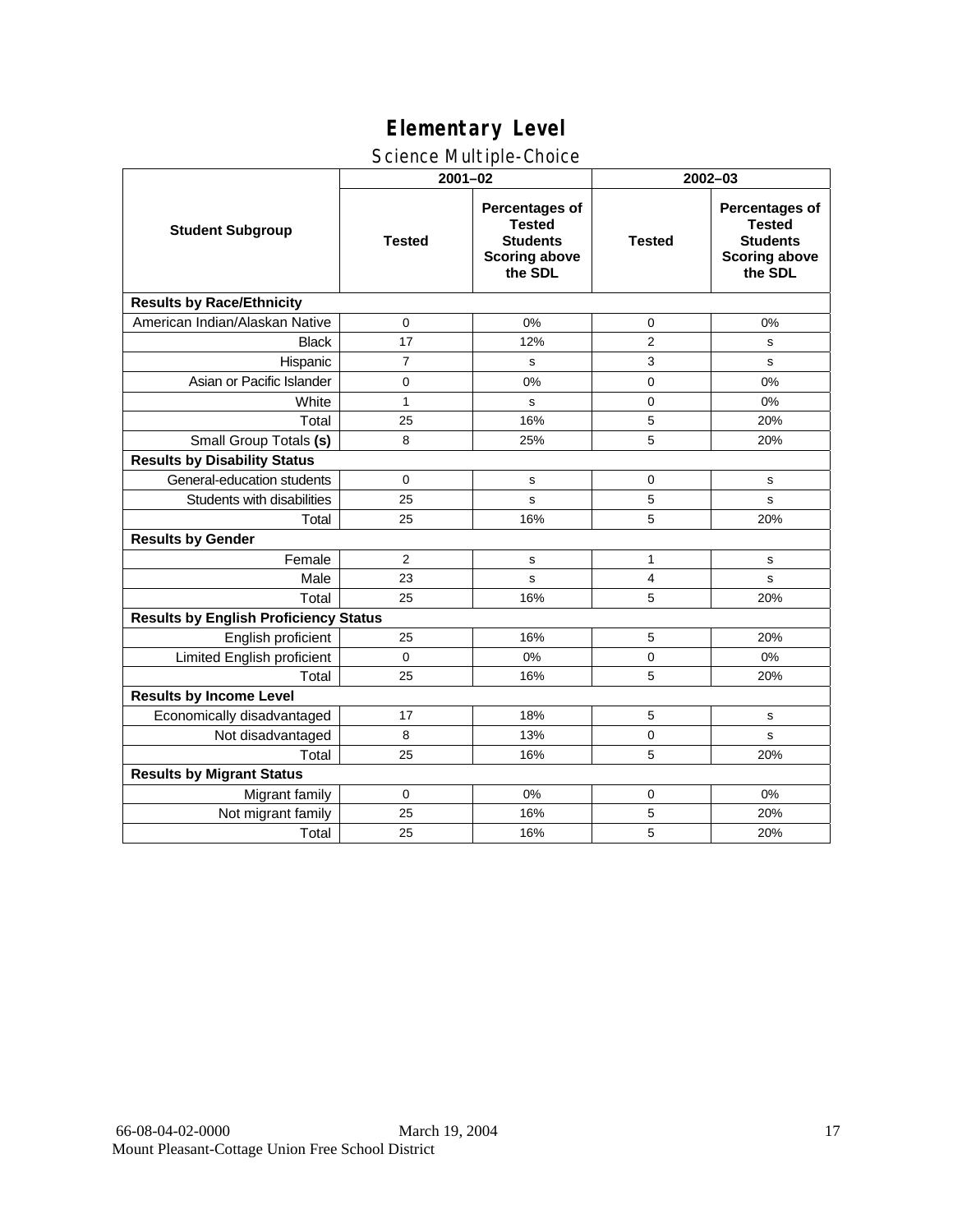## English Language Arts

|                                              |                                                                                    |             | ◡<br>$2001 - 02$ |               |                                                                   |         | 2002-03     |             |
|----------------------------------------------|------------------------------------------------------------------------------------|-------------|------------------|---------------|-------------------------------------------------------------------|---------|-------------|-------------|
| <b>Student Subgroup</b>                      | <b>Percentages of Tested</b><br><b>Students Scoring at Levels</b><br><b>Tested</b> |             |                  | <b>Tested</b> | <b>Percentages of Tested</b><br><b>Students Scoring at Levels</b> |         |             |             |
|                                              |                                                                                    | $2 - 4$     | $3 - 4$          | 4             |                                                                   | $2 - 4$ | $3 - 4$     | 4           |
| <b>Results by Race/Ethnicity</b>             |                                                                                    |             |                  |               |                                                                   |         |             |             |
| American Indian/Alaskan Native               | 0                                                                                  | 0%          | 0%               | 0%            | 0                                                                 | 0%      | 0%          | 0%          |
| <b>Black</b>                                 | 27                                                                                 | 33%         | 0%               | 0%            | 20                                                                | 50%     | 5%          | 0%          |
| Hispanic                                     | 17                                                                                 | 47%         | 0%               | 0%            | 8                                                                 | s       | s           | s           |
| Asian or Pacific Islander                    | 0                                                                                  | 0%          | 0%               | 0%            | 0                                                                 | 0%      | 0%          | 0%          |
| White                                        | 6                                                                                  | 50%         | 0%               | 0%            | 3                                                                 | s       | s           | s           |
| Total                                        | 50                                                                                 | 40%         | 0%               | 0%            | 31                                                                | 55%     | 3%          | 0%          |
| Small Group Totals (s)                       | $\mathbf 0$                                                                        | 0%          | 0%               | 0%            | 11                                                                | 64%     | 0%          | 0%          |
| <b>Results by Disability Status</b>          |                                                                                    |             |                  |               |                                                                   |         |             |             |
| General-education students                   | 0                                                                                  | $\mathbf s$ | $\mathbf s$      | s             | 1                                                                 | s       | s           | s           |
| Students with disabilities                   | 50                                                                                 | s           | $\mathbf s$      | s             | 30                                                                | s       | s           | $\mathbf s$ |
| Total                                        | 50                                                                                 | 40%         | 0%               | 0%            | 31                                                                | 55%     | 3%          | 0%          |
| <b>Results by Gender</b>                     |                                                                                    |             |                  |               |                                                                   |         |             |             |
| Female                                       | 17                                                                                 | 41%         | 0%               | 0%            | 15                                                                | 60%     | 7%          | 0%          |
| Male                                         | 33                                                                                 | 39%         | 0%               | 0%            | 16                                                                | 50%     | 0%          | 0%          |
| Total                                        | 50                                                                                 | 40%         | 0%               | 0%            | 31                                                                | 55%     | 3%          | 0%          |
| <b>Results by English Proficiency Status</b> |                                                                                    |             |                  |               |                                                                   |         |             |             |
| English proficient                           | 50                                                                                 | 40%         | 0%               | 0%            | 31                                                                | 55%     | 3%          | 0%          |
| Limited English proficient                   | $\mathbf 0$                                                                        | 0%          | 0%               | 0%            | 0                                                                 | 0%      | 0%          | 0%          |
| Total                                        | 50                                                                                 | 40%         | 0%               | 0%            | 31                                                                | 55%     | 3%          | 0%          |
| <b>Results by Income Level</b>               |                                                                                    |             |                  |               |                                                                   |         |             |             |
| Economically disadvantaged                   | 50                                                                                 | s           | $\mathbf s$      | s             | 30                                                                | s       | s           | s           |
| Not disadvantaged                            | $\mathbf 0$                                                                        | s           | s                | s             | $\mathbf{1}$                                                      | s       | $\mathbf s$ | $\mathbf s$ |
| Total                                        | 50                                                                                 | 40%         | 0%               | 0%            | 31                                                                | 55%     | 3%          | 0%          |
| <b>Results by Migrant Status</b>             |                                                                                    |             |                  |               |                                                                   |         |             |             |
| Migrant family                               | $\mathbf 0$                                                                        | 0%          | 0%               | 0%            | 0                                                                 | 0%      | 0%          | 0%          |
| Not migrant family                           | 50                                                                                 | 40%         | 0%               | 0%            | 31                                                                | 55%     | 3%          | 0%          |
| Total                                        | 50                                                                                 | 40%         | 0%               | 0%            | 31                                                                | 55%     | 3%          | 0%          |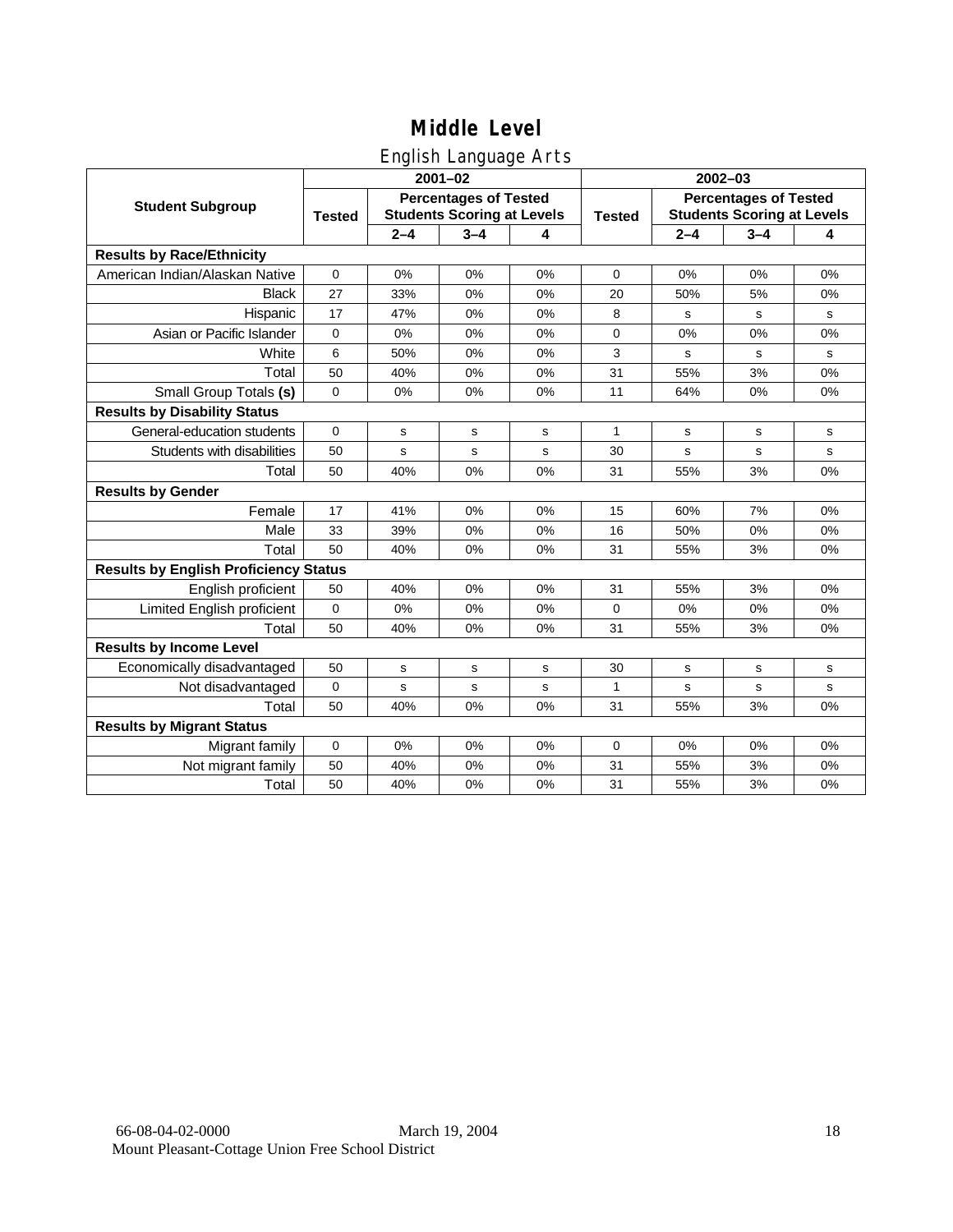### Mathematics

|                                              |                                                                                    |         | $2001 - 02$ |               | $2002 - 03$                                                       |         |         |             |
|----------------------------------------------|------------------------------------------------------------------------------------|---------|-------------|---------------|-------------------------------------------------------------------|---------|---------|-------------|
| <b>Student Subgroup</b>                      | <b>Percentages of Tested</b><br><b>Students Scoring at Levels</b><br><b>Tested</b> |         |             | <b>Tested</b> | <b>Percentages of Tested</b><br><b>Students Scoring at Levels</b> |         |         |             |
|                                              |                                                                                    | $2 - 4$ | $3 - 4$     | 4             |                                                                   | $2 - 4$ | $3 - 4$ | 4           |
| <b>Results by Race/Ethnicity</b>             |                                                                                    |         |             |               |                                                                   |         |         |             |
| American Indian/Alaskan Native               | $\mathbf 0$                                                                        | 0%      | 0%          | 0%            | $\Omega$                                                          | 0%      | 0%      | 0%          |
| <b>Black</b>                                 | 36                                                                                 | 11%     | 3%          | 0%            | 34                                                                | 21%     | 0%      | 0%          |
| Hispanic                                     | 21                                                                                 | 29%     | 0%          | 0%            | 9                                                                 | s       | s       | s           |
| Asian or Pacific Islander                    | $\Omega$                                                                           | 0%      | 0%          | 0%            | $\Omega$                                                          | 0%      | 0%      | 0%          |
| White                                        | 6                                                                                  | 17%     | 0%          | 0%            | $\overline{2}$                                                    | s       | s       | $\mathbf s$ |
| Total                                        | 63                                                                                 | 17%     | 2%          | 0%            | 45                                                                | 18%     | 0%      | 0%          |
| Small Group Totals (s)                       | $\mathbf 0$                                                                        | 0%      | 0%          | 0%            | 11                                                                | 9%      | 0%      | 0%          |
| <b>Results by Disability Status</b>          |                                                                                    |         |             |               |                                                                   |         |         |             |
| General-education students                   | $\Omega$                                                                           | s       | s           | s             | $\Omega$                                                          | s       | s       | s           |
| Students with disabilities                   | 63                                                                                 | s       | s           | s             | 45                                                                | s       | s       | $\mathbf s$ |
| Total                                        | 63                                                                                 | 17%     | 2%          | 0%            | 45                                                                | 18%     | 0%      | 0%          |
| <b>Results by Gender</b>                     |                                                                                    |         |             |               |                                                                   |         |         |             |
| Female                                       | 20                                                                                 | 25%     | 5%          | 0%            | 21                                                                | 24%     | 0%      | 0%          |
| Male                                         | 43                                                                                 | 14%     | 0%          | 0%            | 24                                                                | 13%     | 0%      | 0%          |
| Total                                        | 63                                                                                 | 17%     | 2%          | 0%            | 45                                                                | 18%     | 0%      | 0%          |
| <b>Results by English Proficiency Status</b> |                                                                                    |         |             |               |                                                                   |         |         |             |
| English proficient                           | 63                                                                                 | 17%     | 2%          | 0%            | 45                                                                | 18%     | 0%      | 0%          |
| Limited English proficient                   | $\mathbf 0$                                                                        | 0%      | 0%          | 0%            | $\Omega$                                                          | 0%      | 0%      | 0%          |
| Total                                        | 63                                                                                 | 17%     | 2%          | 0%            | 45                                                                | 18%     | 0%      | 0%          |
| <b>Results by Income Level</b>               |                                                                                    |         |             |               |                                                                   |         |         |             |
| Economically disadvantaged                   | 63                                                                                 | s       | s           | s             | 45                                                                | s       | s       | s           |
| Not disadvantaged                            | $\mathbf 0$                                                                        | s       | s           | s             | 0                                                                 | s       | s       | s           |
| Total                                        | 63                                                                                 | 17%     | 2%          | 0%            | 45                                                                | 18%     | 0%      | 0%          |
| <b>Results by Migrant Status</b>             |                                                                                    |         |             |               |                                                                   |         |         |             |
| Migrant family                               | 0                                                                                  | 0%      | 0%          | 0%            | 0                                                                 | 0%      | 0%      | 0%          |
| Not migrant family                           | 63                                                                                 | 17%     | 2%          | 0%            | 45                                                                | 18%     | 0%      | 0%          |
| Total                                        | 63                                                                                 | 17%     | 2%          | 0%            | 45                                                                | 18%     | 0%      | 0%          |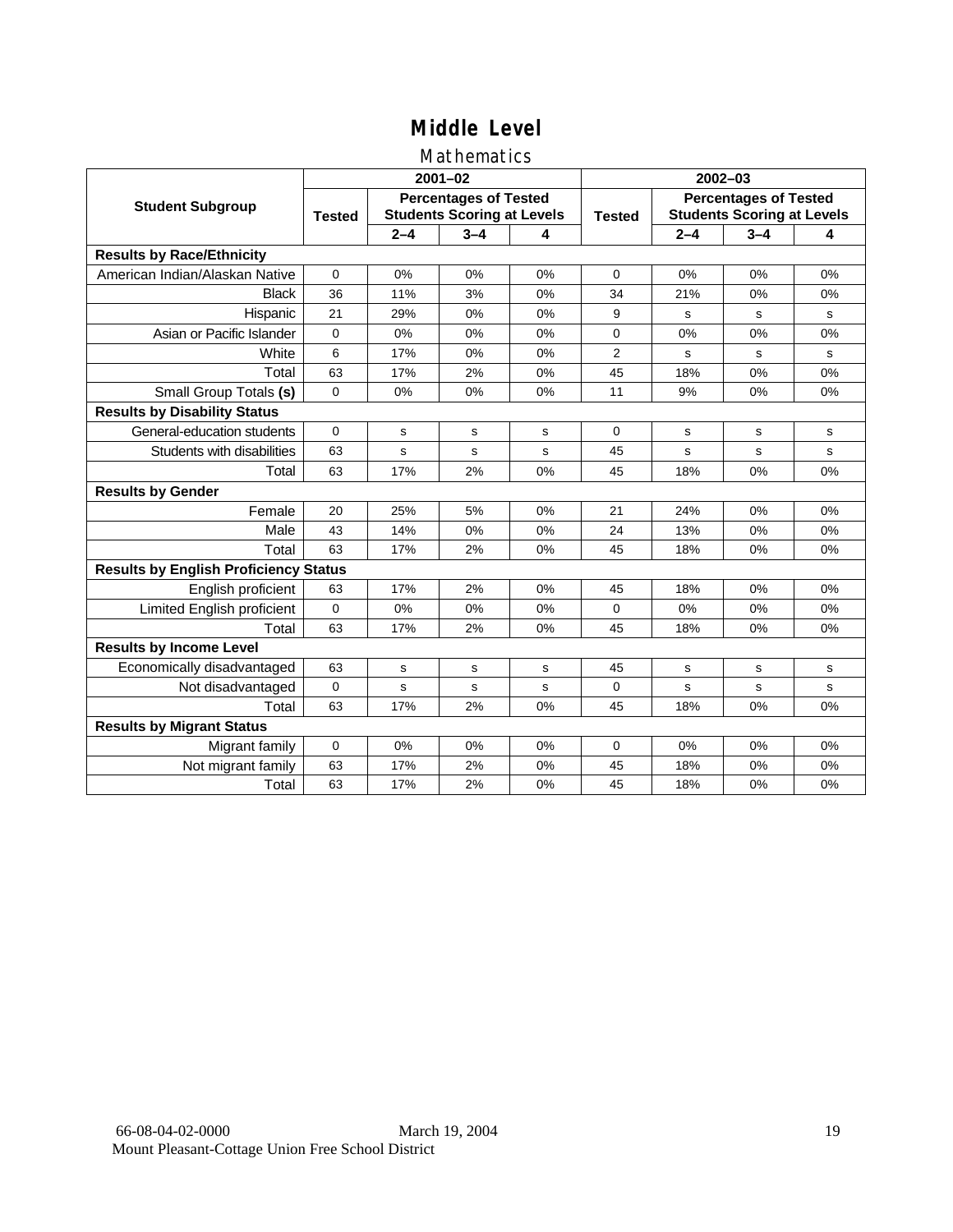### **Science**

|                                              |               |         | $2001 - 02$                                                       |             | $2002 - 03$    |                                                                   |             |             |  |
|----------------------------------------------|---------------|---------|-------------------------------------------------------------------|-------------|----------------|-------------------------------------------------------------------|-------------|-------------|--|
| <b>Student Subgroup</b>                      | <b>Tested</b> |         | <b>Percentages of Tested</b><br><b>Students Scoring at Levels</b> |             | <b>Tested</b>  | <b>Percentages of Tested</b><br><b>Students Scoring at Levels</b> |             |             |  |
|                                              |               | $2 - 4$ | $3 - 4$                                                           | 4           |                | $2 - 4$                                                           | $3 - 4$     | 4           |  |
| <b>Results by Race/Ethnicity</b>             |               |         |                                                                   |             |                |                                                                   |             |             |  |
| American Indian/Alaskan Native               | $\Omega$      | 0%      | 0%                                                                | 0%          | 0              | 0%                                                                | 0%          | 0%          |  |
| <b>Black</b>                                 | 34            | 38%     | 32%                                                               | 9%          | 15             | 73%                                                               | 13%         | 0%          |  |
| Hispanic                                     | 20            | 50%     | 50%                                                               | 20%         | 4              | s                                                                 | s           | s           |  |
| Asian or Pacific Islander                    | $\mathbf 0$   | 0%      | 0%                                                                | $0\%$       | 0              | 0%                                                                | 0%          | 0%          |  |
| White                                        | 6             | 83%     | 67%                                                               | 17%         | $\mathbf{1}$   | s                                                                 | $\mathbf s$ | s           |  |
| Total                                        | 60            | 47%     | 42%                                                               | 13%         | 20             | 75%                                                               | 10%         | 0%          |  |
| Small Group Totals (s)                       | $\Omega$      | 0%      | 0%                                                                | 0%          | 5              | 80%                                                               | 0%          | 0%          |  |
| <b>Results by Disability Status</b>          |               |         |                                                                   |             |                |                                                                   |             |             |  |
| General-education students                   | $\mathbf{1}$  | s       | s                                                                 | s           | $\Omega$       | s                                                                 | s           | s           |  |
| Students with disabilities                   | 59            | s       | s                                                                 | $\mathbf s$ | 20             | s                                                                 | s           | $\mathbf s$ |  |
| Total                                        | 60            | 47%     | 42%                                                               | 13%         | 20             | 75%                                                               | 10%         | 0%          |  |
| <b>Results by Gender</b>                     |               |         |                                                                   |             |                |                                                                   |             |             |  |
| Female                                       | 20            | 50%     | 50%                                                               | 10%         | $\overline{7}$ | 57%                                                               | 0%          | 0%          |  |
| Male                                         | 40            | 45%     | 38%                                                               | 15%         | 13             | 85%                                                               | 15%         | 0%          |  |
| Total                                        | 60            | 47%     | 42%                                                               | 13%         | 20             | 75%                                                               | 10%         | 0%          |  |
| <b>Results by English Proficiency Status</b> |               |         |                                                                   |             |                |                                                                   |             |             |  |
| English proficient                           | 60            | 47%     | 42%                                                               | 13%         | 20             | 75%                                                               | 10%         | 0%          |  |
| Limited English proficient                   | $\Omega$      | 0%      | 0%                                                                | 0%          | 0              | 0%                                                                | 0%          | 0%          |  |
| Total                                        | 60            | 47%     | 42%                                                               | 13%         | 20             | 75%                                                               | 10%         | 0%          |  |
| <b>Results by Income Level</b>               |               |         |                                                                   |             |                |                                                                   |             |             |  |
| Economically disadvantaged                   | 59            | s       | $\mathbf s$                                                       | $\mathbf s$ | 20             | s                                                                 | s           | s           |  |
| Not disadvantaged                            | 1             | s       | s                                                                 | s           | 0              | s                                                                 | s           | s           |  |
| Total                                        | 60            | 47%     | 42%                                                               | 13%         | 20             | 75%                                                               | 10%         | 0%          |  |
| <b>Results by Migrant Status</b>             |               |         |                                                                   |             |                |                                                                   |             |             |  |
| Migrant family                               | 0             | 0%      | 0%                                                                | 0%          | 0              | 0%                                                                | 0%          | 0%          |  |
| Not migrant family                           | 60            | 47%     | 42%                                                               | 13%         | 20             | 75%                                                               | 10%         | 0%          |  |
| Total                                        | 60            | 47%     | 42%                                                               | 13%         | 20             | 75%                                                               | 10%         | 0%          |  |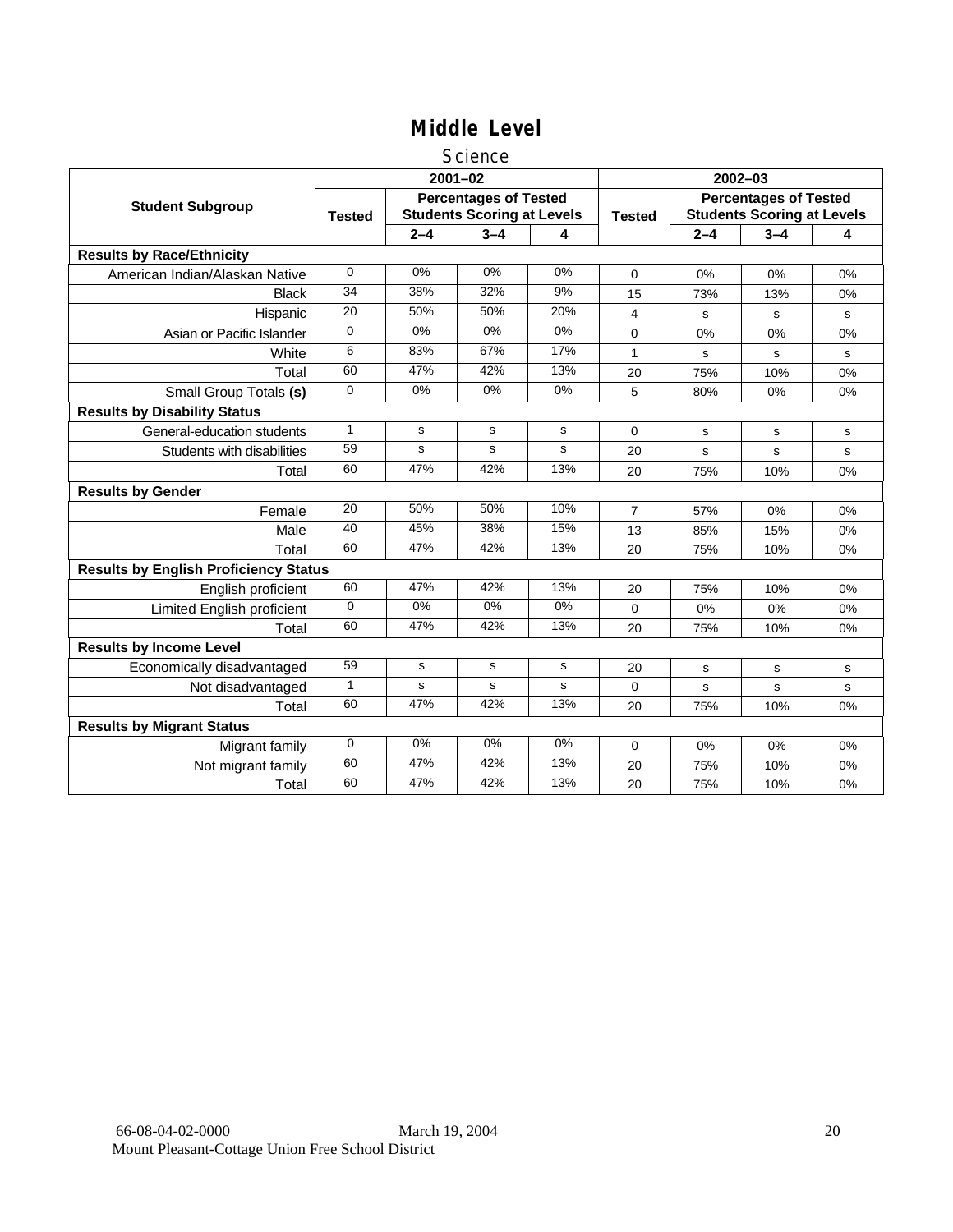### **1998 and 1999 High School Cohorts**

General-education students who first entered ninth grade in 1998 or 1999 must score 55 or higher on Regents English and mathematics examinations to graduate. During the phase-in of the Regents examination graduation requirements, all students (with district board of education approval) may qualify for a local diploma by earning a score of 55–64 on the required Regents examinations; a score of 65 or higher is required for a Regents diploma. Students with disabilities and certain students with a Section 504 Accomodation Plan may qualify for a local diploma by passing Regents competency tests. The data in these tables show the performance of the cohorts as of June 30<sup>th</sup> of the fourth year after first entering grade 9.

#### **Performance on the English Assessment Requirement for Graduation**

|                                              | 1998 Cohort                  |                |                          |                   |                           | 1999 Cohort              |                |                |                   |                          |
|----------------------------------------------|------------------------------|----------------|--------------------------|-------------------|---------------------------|--------------------------|----------------|----------------|-------------------|--------------------------|
|                                              |                              |                | <b>Count of Students</b> | <b>Percent</b>    |                           | <b>Count of Students</b> |                | <b>Percent</b> |                   |                          |
|                                              | <b>Students</b><br>in Cohort | by Score       |                          |                   | <b>Meeting</b>            | <b>Students</b>          | by Score       |                | <b>Meeting</b>    |                          |
| <b>Student Subgroup</b>                      |                              | <b>Regents</b> |                          | Pass-             | Gradu-                    | in                       | <b>Regents</b> |                | Pass-             | Gradua-                  |
|                                              |                              | $55 -$<br>64   | $65-$<br>100             | ed<br><b>RCTs</b> | ation<br>Require-<br>ment | <b>Cohort</b>            | $55 -$<br>64   | $65-$<br>100   | ed<br><b>RCTs</b> | tion<br>Require-<br>ment |
| <b>Results by Race/Ethnicity</b>             |                              |                |                          |                   |                           |                          |                |                |                   |                          |
| American Indian/Alaskan Native               | $\mathbf 0$                  | $\mathbf 0$    | 0                        | 0                 | 0%                        | $\mathbf 0$              | 0              | 0              | 0                 | 0%                       |
| <b>Black</b>                                 | $\Omega$                     | $\mathbf 0$    | $\Omega$                 | $\overline{0}$    | 0%                        | $\overline{7}$           | s              | s              | s                 | s                        |
| Hispanic                                     | 0                            | 0              | 0                        | 0                 | 0%                        | 0                        | 0              | 0              | 0                 | 0%                       |
| Asian or Pacific Islander                    | $\mathbf 0$                  | $\mathbf 0$    | $\Omega$                 | $\overline{0}$    | 0%                        | 0                        | $\mathbf 0$    | 0              | 0                 | 0%                       |
| White                                        | 0                            | $\mathbf 0$    | $\mathbf 0$              | 0                 | 0%                        | $\mathbf{1}$             | s              | s              | s                 | s                        |
| Total                                        | $\mathbf 0$                  | $\overline{0}$ | $\mathbf 0$              | 0                 | 0%                        | 8                        | $\overline{2}$ | $\overline{2}$ | 0                 | 50%                      |
| Small Group Totals (s)                       | 0                            | 0              | $\mathbf 0$              | $\overline{0}$    | 0%                        | 8                        | $\overline{2}$ | $\overline{2}$ | $\overline{0}$    | 50%                      |
| <b>Results by Disability Status</b>          |                              |                |                          |                   |                           |                          |                |                |                   |                          |
| General-education students                   | 0                            | $\mathbf 0$    | 0                        | 0                 | 0%                        | 0                        | 0              | 0              | 0                 | 0%                       |
| Students with disabilities                   | 0                            | $\mathbf 0$    | 0                        | 0                 | 0%                        | 8                        | $\overline{2}$ | $\overline{2}$ | $\mathbf 0$       | 50%                      |
| Total                                        | $\mathbf 0$                  | $\mathbf 0$    | 0                        | 0                 | 0%                        | 8                        | $\overline{2}$ | $\overline{2}$ | $\mathbf 0$       | 50%                      |
| <b>Results by Gender</b>                     |                              |                |                          |                   |                           |                          |                |                |                   |                          |
| Female                                       | $\Omega$                     | $\mathbf 0$    | $\mathbf 0$              | $\overline{0}$    | 0%                        | $\overline{2}$           | s              | s              | s                 | ${\tt s}$                |
| Male                                         | $\Omega$                     | $\mathbf 0$    | 0                        | $\Omega$          | 0%                        | 6                        | s              | s              | s                 | s                        |
| Total                                        | $\Omega$                     | $\mathbf 0$    | $\mathbf 0$              | 0                 | 0%                        | 8                        | $\overline{2}$ | $\overline{2}$ | 0                 | 50%                      |
| <b>Results by English Proficiency Status</b> |                              |                |                          |                   |                           |                          |                |                |                   |                          |
| English proficient                           | 0                            | $\mathbf 0$    | 0                        | $\mathbf 0$       | 0%                        | 8                        | 2              | 2              | 0                 | 50%                      |
| Limited English proficient                   | 0                            | $\pmb{0}$      | 0                        | 0                 | 0%                        | 0                        | 0              | 0              | 0                 | 0%                       |
| Total                                        | $\Omega$                     | $\mathbf 0$    | $\Omega$                 | $\Omega$          | 0%                        | 8                        | $\overline{2}$ | $\overline{2}$ | $\overline{0}$    | 50%                      |
| <b>Results by Income Level</b>               |                              |                |                          |                   |                           |                          |                |                |                   |                          |
| Economically disadvantaged                   | 0                            | $\pmb{0}$      | 0                        | 0                 | 0%                        | $\overline{7}$           | $\mathbf S$    | s              | s                 | $\mathbf s$              |
| Not disadvantaged                            | $\mathbf 0$                  | $\pmb{0}$      | $\mathbf 0$              | 0                 | 0%                        | 1                        | s              | $\mathbf s$    | s                 | s                        |
| Total                                        | $\Omega$                     | $\Omega$       | $\Omega$                 | $\overline{0}$    | 0%                        | 8                        | $\overline{2}$ | $\overline{2}$ | $\Omega$          | 50%                      |
| <b>Results by Migrant Status</b>             |                              |                |                          |                   |                           |                          |                |                |                   |                          |
| Migrant family                               | 0                            | $\mathbf 0$    | $\mathbf 0$              | 0                 | 0%                        | 0                        | 0              | 0              | 0                 | 0%                       |
| Not migrant family                           | 0                            | $\mathbf 0$    | 0                        | $\pmb{0}$         | 0%                        | 8                        | $\sqrt{2}$     | 2              | 0                 | 50%                      |
| Total                                        | $\mathbf 0$                  | $\mathbf 0$    | $\Omega$                 | $\mathbf 0$       | 0%                        | 8                        | $\overline{2}$ | $\overline{2}$ | $\Omega$          | 50%                      |

### **after Four Years of High School**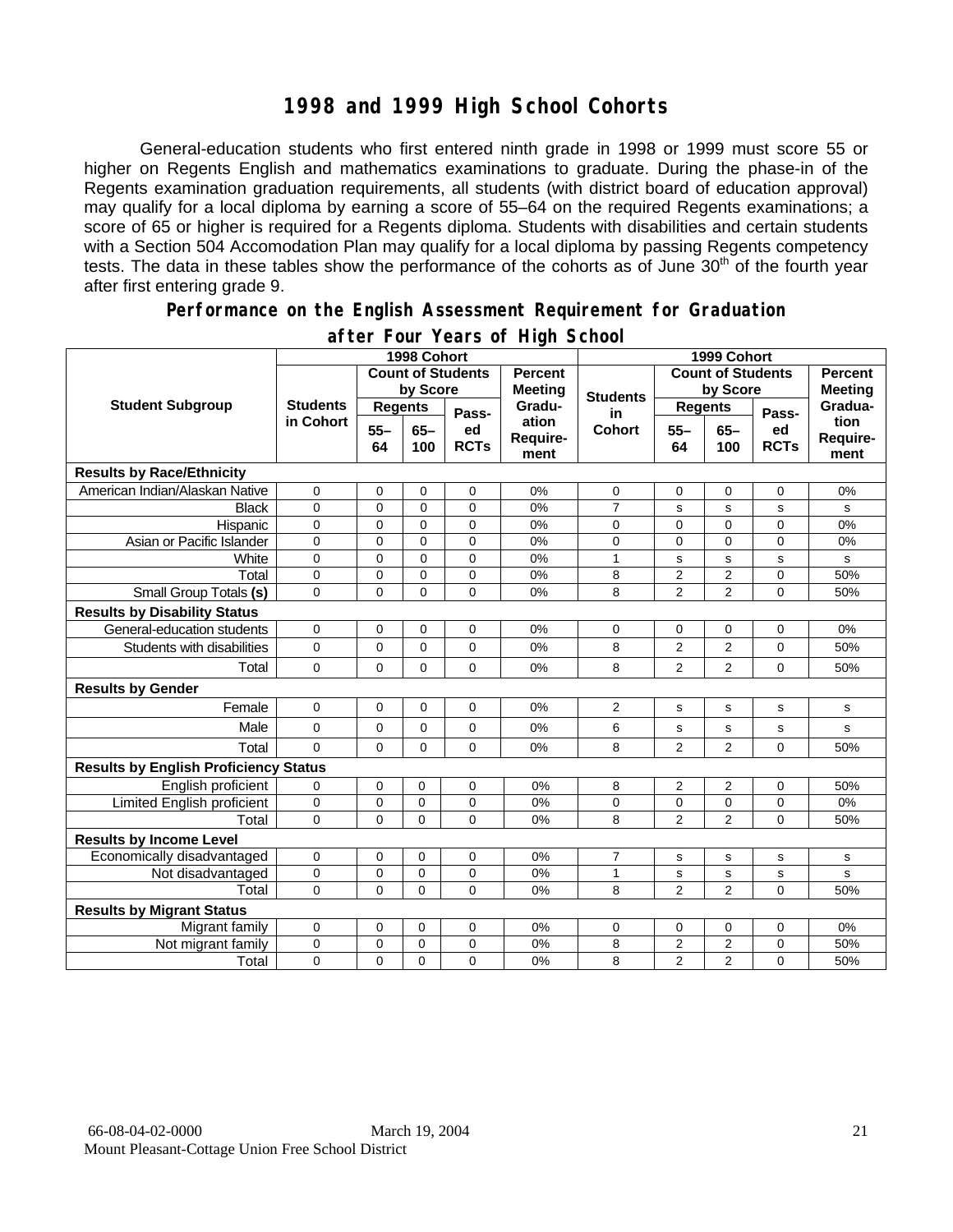### **Performance on the Mathematics Assessment Requirement for Graduation after Four Years of High School**

|                                              |                          | $2.501 + 0.01$<br>1998 Cohort |               | $1041301 \cdot 10911001$<br>1999 Cohort |                           |                          |                |               |                   |                          |
|----------------------------------------------|--------------------------|-------------------------------|---------------|-----------------------------------------|---------------------------|--------------------------|----------------|---------------|-------------------|--------------------------|
|                                              | <b>Count of Students</b> |                               |               | <b>Percent</b>                          |                           | <b>Count of Students</b> |                |               | Percent           |                          |
|                                              | <b>Students</b>          | by Score                      |               |                                         | <b>Meeting</b>            | <b>Students</b>          | by Score       |               |                   | <b>Meeting</b>           |
| <b>Student Subgroup</b>                      | in<br><b>Cohort</b>      | <b>Regents</b>                |               | Pass-                                   | Gradu-                    | in                       | <b>Regents</b> |               | Pass-             | Gradua-                  |
|                                              |                          | $55 -$<br>64                  | $65 -$<br>100 | ed<br><b>RCTs</b>                       | ation<br>Require-<br>ment | <b>Cohort</b>            | $55 -$<br>64   | $65 -$<br>100 | ed<br><b>RCTs</b> | tion<br>Require-<br>ment |
| <b>Results by Race/Ethnicity</b>             |                          |                               |               |                                         |                           |                          |                |               |                   |                          |
| American Indian/Alaskan Native               | $\mathsf 0$              | $\mathbf 0$                   | $\mathbf 0$   | $\mathbf 0$                             | 0%                        | $\mathbf 0$              | $\mathbf 0$    | $\mathbf 0$   | $\mathbf 0$       | 0%                       |
| <b>Black</b>                                 | $\mathbf 0$              | $\mathbf 0$                   | $\mathbf 0$   | $\mathbf 0$                             | 0%                        | $\overline{7}$           | s              | s             | s                 | s                        |
| Hispanic                                     | 0                        | $\mathbf 0$                   | $\Omega$      | $\mathbf 0$                             | 0%                        | $\mathbf 0$              | $\Omega$       | 0             | 0                 | 0%                       |
| Asian or Pacific Islander                    | 0                        | $\mathbf 0$                   | $\Omega$      | 0                                       | 0%                        | 0                        | $\mathbf 0$    | 0             | 0                 | 0%                       |
| White                                        | $\Omega$                 | $\mathbf 0$                   | $\Omega$      | 0                                       | 0%                        | $\mathbf{1}$             | s              | $\mathbf s$   | s                 | $\mathbf s$              |
| Total                                        | $\Omega$                 | $\mathbf 0$                   | $\mathbf 0$   | $\Omega$                                | 0%                        | 8                        | $\mathbf 0$    | $\mathbf 0$   | 4                 | 50%                      |
| Small Group Totals (s)                       | $\Omega$                 | $\Omega$                      | $\Omega$      | $\Omega$                                | 0%                        | 8                        | $\Omega$       | $\Omega$      | 4                 | 50%                      |
| <b>Results by Disability Status</b>          |                          |                               |               |                                         |                           |                          |                |               |                   |                          |
| General-education students                   | 0                        | $\mathbf 0$                   | $\mathbf 0$   | $\mathbf 0$                             | 0%                        | 0                        | 0              | $\mathbf 0$   | 0                 | 0%                       |
| Students with disabilities                   | 0                        | $\mathbf 0$                   | $\mathbf 0$   | 0                                       | 0%                        | 8                        | $\mathbf 0$    | 0             | 4                 | 50%                      |
| Total                                        | $\Omega$                 | $\Omega$                      | $\Omega$      | $\Omega$                                | 0%                        | 8                        | $\Omega$       | $\Omega$      | 4                 | 50%                      |
| <b>Results by Gender</b>                     |                          |                               |               |                                         |                           |                          |                |               |                   |                          |
| Female                                       | $\mathbf 0$              | $\mathbf 0$                   | $\mathbf 0$   | $\mathbf 0$                             | 0%                        | $\overline{c}$           | s              | s             | s                 | $\mathbf s$              |
| Male                                         | $\mathbf 0$              | $\mathbf 0$                   | $\mathbf 0$   | 0                                       | 0%                        | 6                        | s              | s             | s                 | s                        |
| Total                                        | $\Omega$                 | $\Omega$                      | $\Omega$      | $\Omega$                                | 0%                        | 8                        | $\mathbf 0$    | $\mathbf 0$   | 4                 | 50%                      |
| <b>Results by English Proficiency Status</b> |                          |                               |               |                                         |                           |                          |                |               |                   |                          |
| English proficient                           | 0                        | $\mathbf 0$                   | 0             | 0                                       | 0%                        | 8                        | 0              | 0             | 4                 | 50%                      |
| Limited English proficient                   | 0                        | $\mathbf 0$                   | 0             | 0                                       | 0%                        | 0                        | $\mathbf 0$    | 0             | 0                 | 0%                       |
| Total                                        | $\overline{0}$           | 0                             | $\Omega$      | $\Omega$                                | 0%                        | 8                        | $\Omega$       | 0             | 4                 | 50%                      |
| <b>Results by Income Level</b>               |                          |                               |               |                                         |                           |                          |                |               |                   |                          |
| Economically disadvantaged                   | 0                        | $\mathbf 0$                   | 0             | $\mathbf 0$                             | 0%                        | $\overline{7}$           | s              | $\mathbf s$   | s                 | $\mathbf s$              |
| Not disadvantaged                            | $\mathbf 0$              | $\mathbf 0$                   | $\mathbf 0$   | $\mathbf 0$                             | 0%                        | $\mathbf{1}$             | s              | $\mathbf s$   | s                 | s                        |
| Total                                        | $\Omega$                 | $\mathbf 0$                   | $\Omega$      | $\Omega$                                | 0%                        | 8                        | $\Omega$       | $\Omega$      | 4                 | 50%                      |
| <b>Results by Migrant Status</b>             |                          |                               |               |                                         |                           |                          |                |               |                   |                          |
| Migrant family                               | $\mathsf{O}\xspace$      | 0                             | 0             | 0                                       | 0%                        | 0                        | 0              | 0             | 0                 | 0%                       |
| Not migrant family                           | 0                        | $\mathbf 0$                   | 0             | $\mathbf 0$                             | 0%                        | 8                        | $\mathbf 0$    | 0             | 4                 | 50%                      |
| Total                                        | 0                        | $\mathbf 0$                   | 0             | 0                                       | 0%                        | 8                        | $\mathbf 0$    | 0             | 4                 | 50%                      |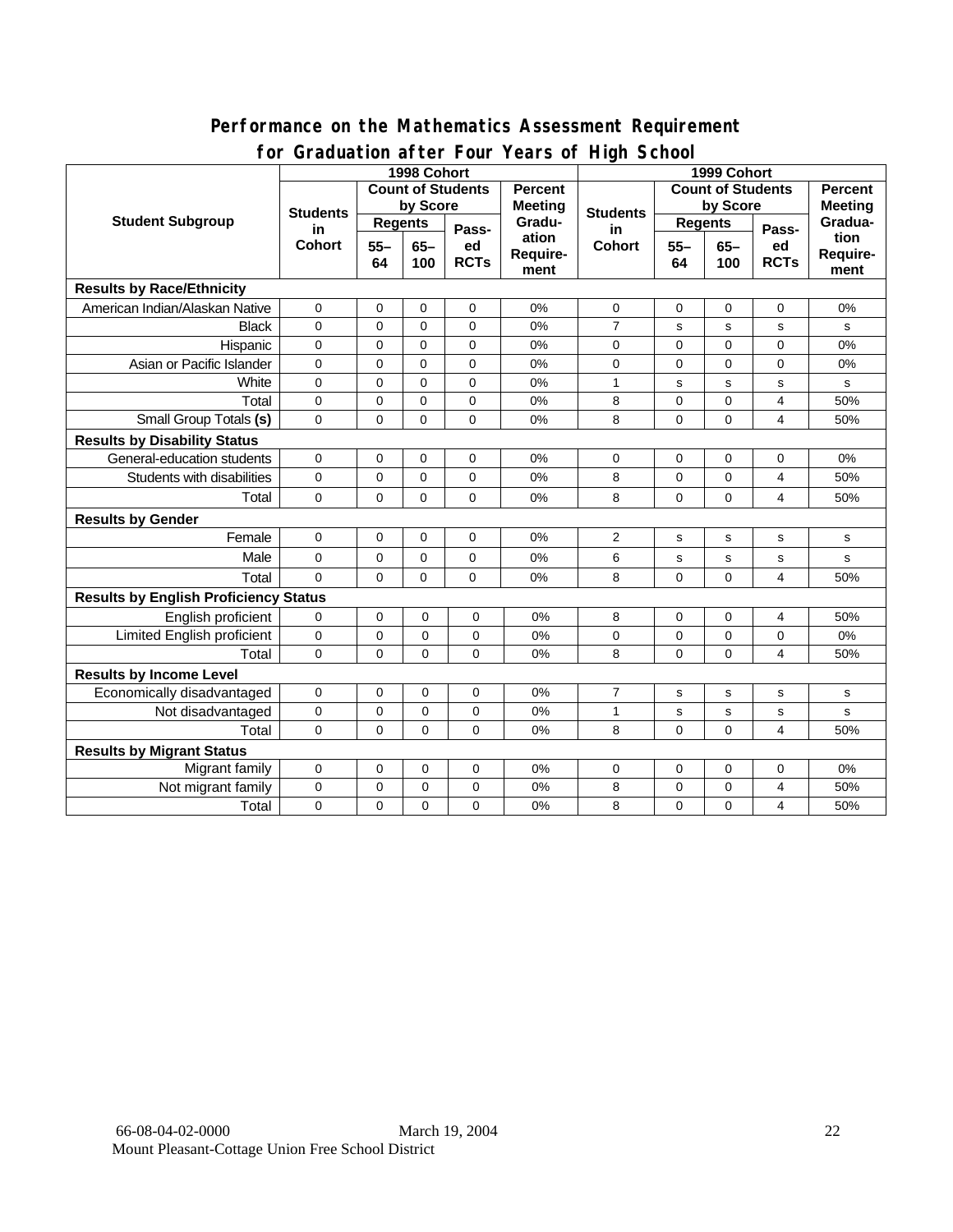## **Cohort Graduation Rates**

Students were counted as graduates in the first two columns of this table if they earned a local diploma with or without a Regents endorsement by June 30<sup>th</sup> of the fourth year after first entering grade 9 and in the second two columns if they earned a local diploma with or without a Regents endorsement by August 31<sup>st</sup> of the fourth year after first entering grade 9. The graduation-rate cohort includes students who transferred to general education development (GED) programs. These students were not counted in the 1998 district accountability cohort for English and mathematics.

|                                              |                                         | 1998 Cohort as of<br>June 30, 2002 | 1998 Cohort as of<br><b>August 31, 2002</b> |                    |  |  |  |  |
|----------------------------------------------|-----------------------------------------|------------------------------------|---------------------------------------------|--------------------|--|--|--|--|
| <b>Student Subgroup</b>                      | <b>Graduation</b><br><b>Rate Cohort</b> | <b>Graduation</b><br>Rate          | <b>Graduation</b><br><b>Rate Cohort</b>     | Graduation<br>Rate |  |  |  |  |
| <b>Results by Race/Ethnicity</b>             |                                         |                                    |                                             |                    |  |  |  |  |
| American Indian/Alaskan Native               | 0                                       | 0%                                 | 0                                           | 0%                 |  |  |  |  |
| <b>Black</b>                                 | 0                                       | 0%                                 | 9                                           | 22%                |  |  |  |  |
| Hispanic                                     | 0                                       | 0%                                 | 4                                           | s                  |  |  |  |  |
| Asian or Pacific Islander                    | 0                                       | 0%                                 | $\mathbf 0$                                 | 0%                 |  |  |  |  |
| White                                        | 0                                       | 0%                                 | 1                                           | s                  |  |  |  |  |
| Total                                        | 0                                       | 0%                                 | 14                                          | 21%                |  |  |  |  |
| Small Group Totals (s)                       | 0                                       | 0%                                 | 5                                           | 20%                |  |  |  |  |
| <b>Results by Disability Status</b>          |                                         |                                    |                                             |                    |  |  |  |  |
| General-education students                   | $\mathbf 0$                             | 0%                                 | $\mathbf 0$                                 | 0%                 |  |  |  |  |
| Students with disabilities                   | 0                                       | 0%                                 | 14                                          | 21%                |  |  |  |  |
| Total                                        | 0                                       | 0%                                 | 14                                          | 21%                |  |  |  |  |
| <b>Results by Gender</b>                     |                                         |                                    |                                             |                    |  |  |  |  |
| Female                                       | $\mathbf 0$                             |                                    | $\overline{4}$                              | s                  |  |  |  |  |
| Male                                         | 0                                       | 0%                                 | 10                                          | s                  |  |  |  |  |
| Total                                        | $\Omega$                                | 0%                                 | 14                                          | 21%                |  |  |  |  |
| <b>Results by English Proficiency Status</b> |                                         |                                    |                                             |                    |  |  |  |  |
| English proficient                           | 0                                       | 0%                                 | 14                                          | 21%                |  |  |  |  |
| Limited English proficient                   | 0                                       | 0%                                 | 0                                           | 0%                 |  |  |  |  |
| Total                                        | 0                                       | $0\%$                              | 14                                          | 21%                |  |  |  |  |
| <b>Results by Income Level</b>               |                                         |                                    |                                             |                    |  |  |  |  |
| Economically disadvantaged                   | 0                                       | 0%                                 | 13                                          | $\mathbf S$        |  |  |  |  |
| Not disadvantaged                            | 0                                       | 0%                                 | 1                                           | s                  |  |  |  |  |
| Total                                        | 0                                       | 0%                                 | 14                                          | 21%                |  |  |  |  |
| <b>Results by Migrant Status</b>             |                                         |                                    |                                             |                    |  |  |  |  |
| Migrant family                               | 0                                       | 0%                                 | 0                                           | 0%                 |  |  |  |  |
| Not migrant family                           | 0                                       | 0%                                 | 14                                          | 21%                |  |  |  |  |
| Total                                        | 0                                       | 0%                                 | 14                                          | 21%                |  |  |  |  |